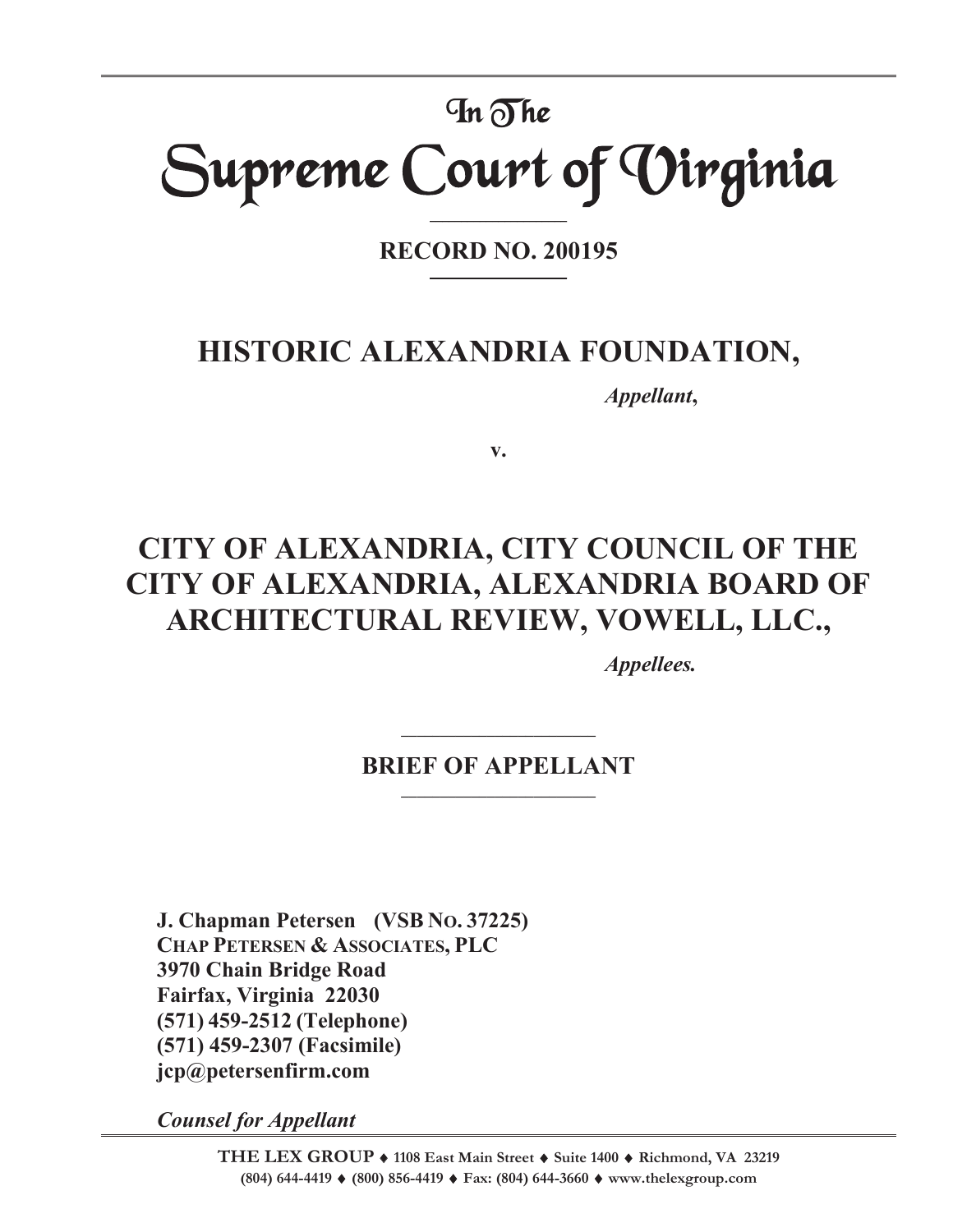# **TABLE OF CONTENTS**

|                |    | NATURE OF THE CASE AND                                         |
|----------------|----|----------------------------------------------------------------|
|                |    |                                                                |
|                |    |                                                                |
|                |    |                                                                |
|                |    |                                                                |
|                |    |                                                                |
|                |    |                                                                |
|                |    |                                                                |
| $\mathbf{I}$ . |    | The Circuit Court Erred in Holding That the Petitioners Lacked |
|                | 1. | Statutory Standing Exists Under Alexandria Zoning              |
|                | 2. | Standing Exists under Friends of the Rappahannock 16           |
| П.             |    | The Circuit Court Erred in Holding the City Council Could      |
|                | 1. | The Open Space Land Act Supersedes Local Ordinance20           |
|                | 2. | The City of Alexandria Failed to Address the Requisite         |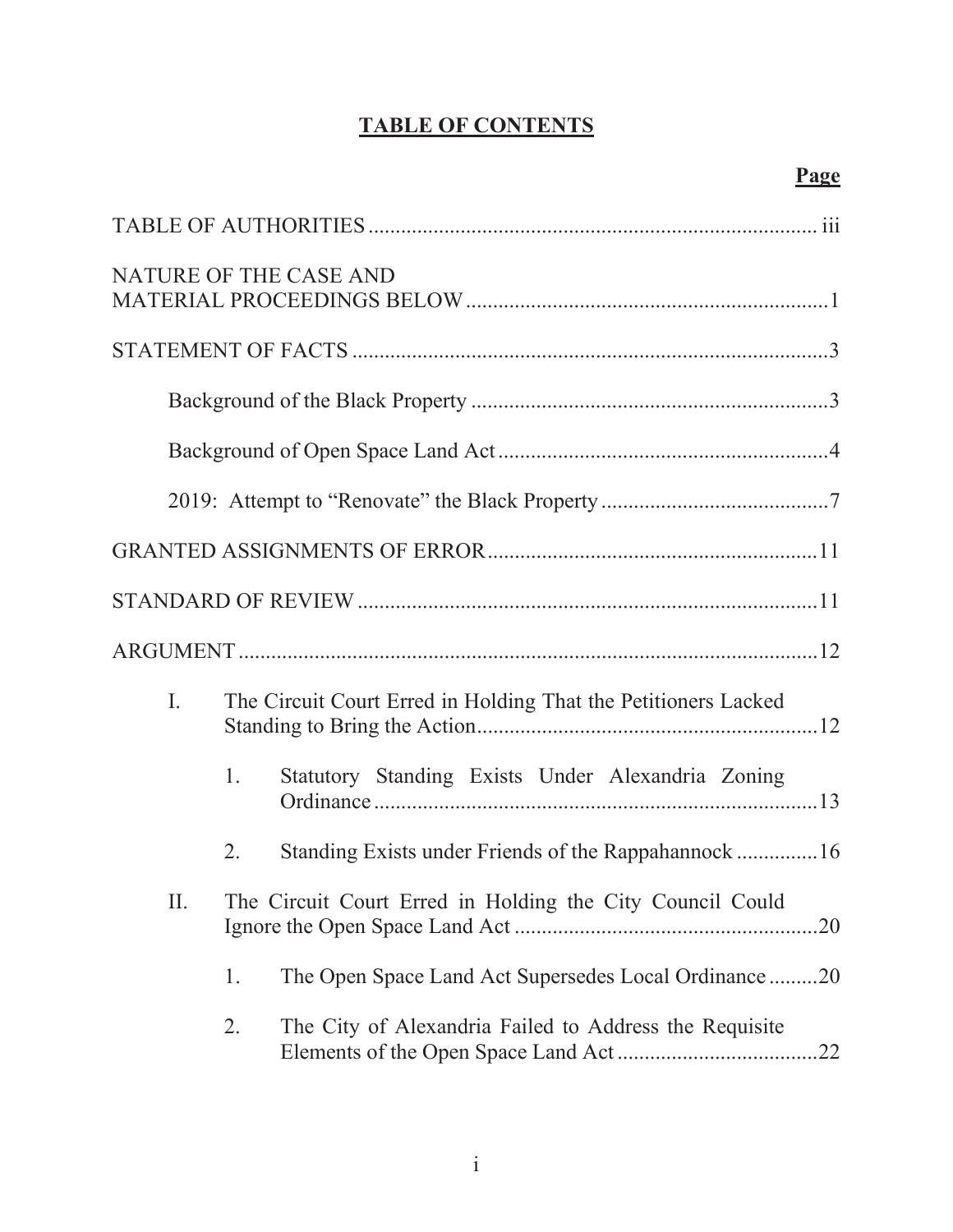| 3. | The City of Alexandria Refused to Acknowledge that the<br>Black Property Is a Certified Landmark and the Legal | .25 |
|----|----------------------------------------------------------------------------------------------------------------|-----|
| 4. | The Circuit Court Allowed Demolition of a Unique<br>Historical Feature of the Black Property Based on Criteria |     |
| 5. | The Circuit Court Failed to Address the City Council's<br>Reliance on Non-Public Material in Violation of its  |     |
| 6. | The Circuit Court Abused Its Discretion in Dismissing the                                                      | 29  |
|    |                                                                                                                | .30 |
|    |                                                                                                                | 31  |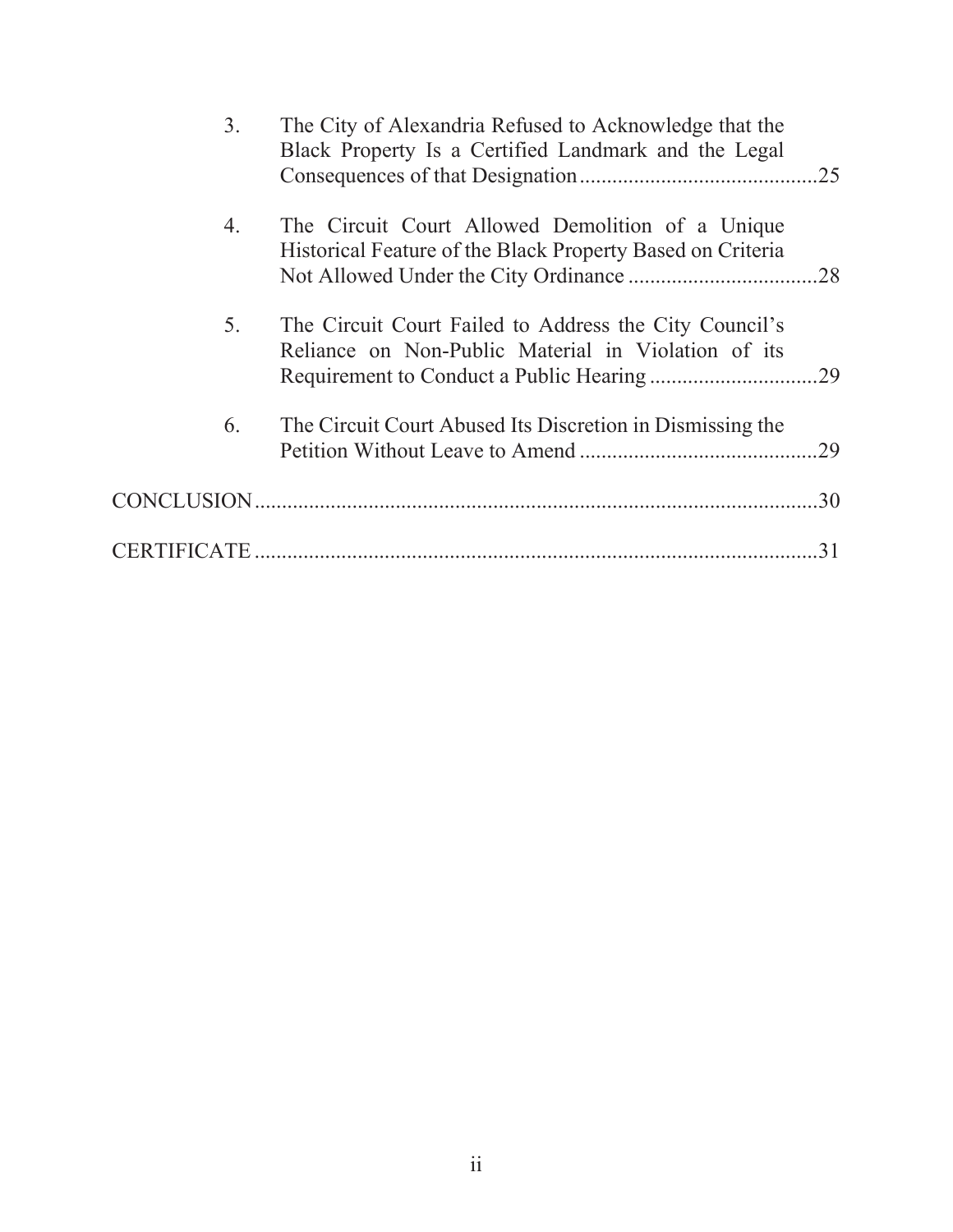# **TABLE OF AUTHORITIES**

# **Page(s)**

# **CASES**

| AGCS Marine Ins. Co. v. Arlington Cty.,                          |  |
|------------------------------------------------------------------|--|
| Blanton v. Amelia County,                                        |  |
| CGM, LLC v. BellSouth Telcoms., Inc.,                            |  |
| City Council of Alexandria v. Potomac Greens Assocs. P'ship,     |  |
| City of Norfolk v. Tiny House,                                   |  |
| City of Va. Beach v. Hay,                                        |  |
| Commonwealth v. County Board of Arlington County,                |  |
| Concerned Taxpayers of Brunswick Cty. v. County of Brunswick,    |  |
| CVAS 2, LLC v. City of Fredericksburg,                           |  |
| Friends of the Rappahannock v. Caroline Cty. Bd. of Supervisors, |  |
| Gideon v. Wainwright,                                            |  |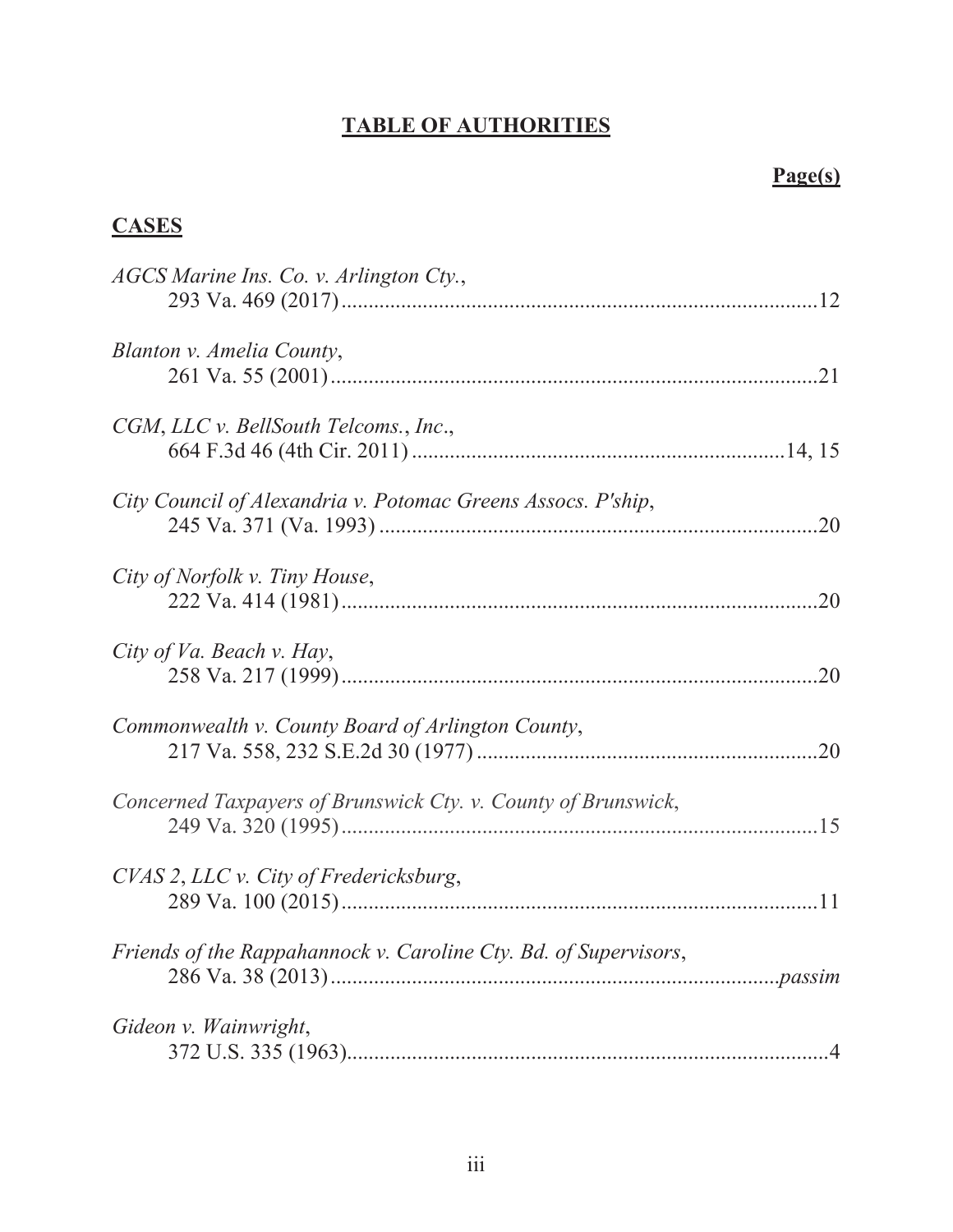| Goldman v. Landsidle,                                                     |     |
|---------------------------------------------------------------------------|-----|
|                                                                           |     |
| Griffin v. Cty. Sch. Bd. of Prince Edward Cty.,                           |     |
|                                                                           |     |
| Harris v. Kreutzer,                                                       |     |
|                                                                           |     |
| Kole v. City of Chesapeake,                                               |     |
|                                                                           |     |
|                                                                           |     |
| Lamar Co. v. City of Richmond,                                            |     |
|                                                                           |     |
| Mortarino v. Consultant Eng'g Servs., Inc.,                               |     |
|                                                                           |     |
| Nat'l Mem'l Park, Inc. v. Bd. of Zoning Appeals of Fairfax Cty.,          |     |
|                                                                           |     |
| Newberry Station Homeowners Ass'n, Inc. v. Bd. of Sup'rs of Fairfax Cty., |     |
|                                                                           |     |
| Small v. Fannie Mae,                                                      |     |
|                                                                           |     |
| Virginia Beach Beautification Comm'n v. Board of Zoning Appeals,          |     |
|                                                                           |     |
| Va. Emp't Com. v. Va. Beach,                                              |     |
|                                                                           |     |
| Virginia Historic Landmarks Commission v.                                 |     |
| Board of Sup'rs of Louisa County,                                         | .27 |
|                                                                           |     |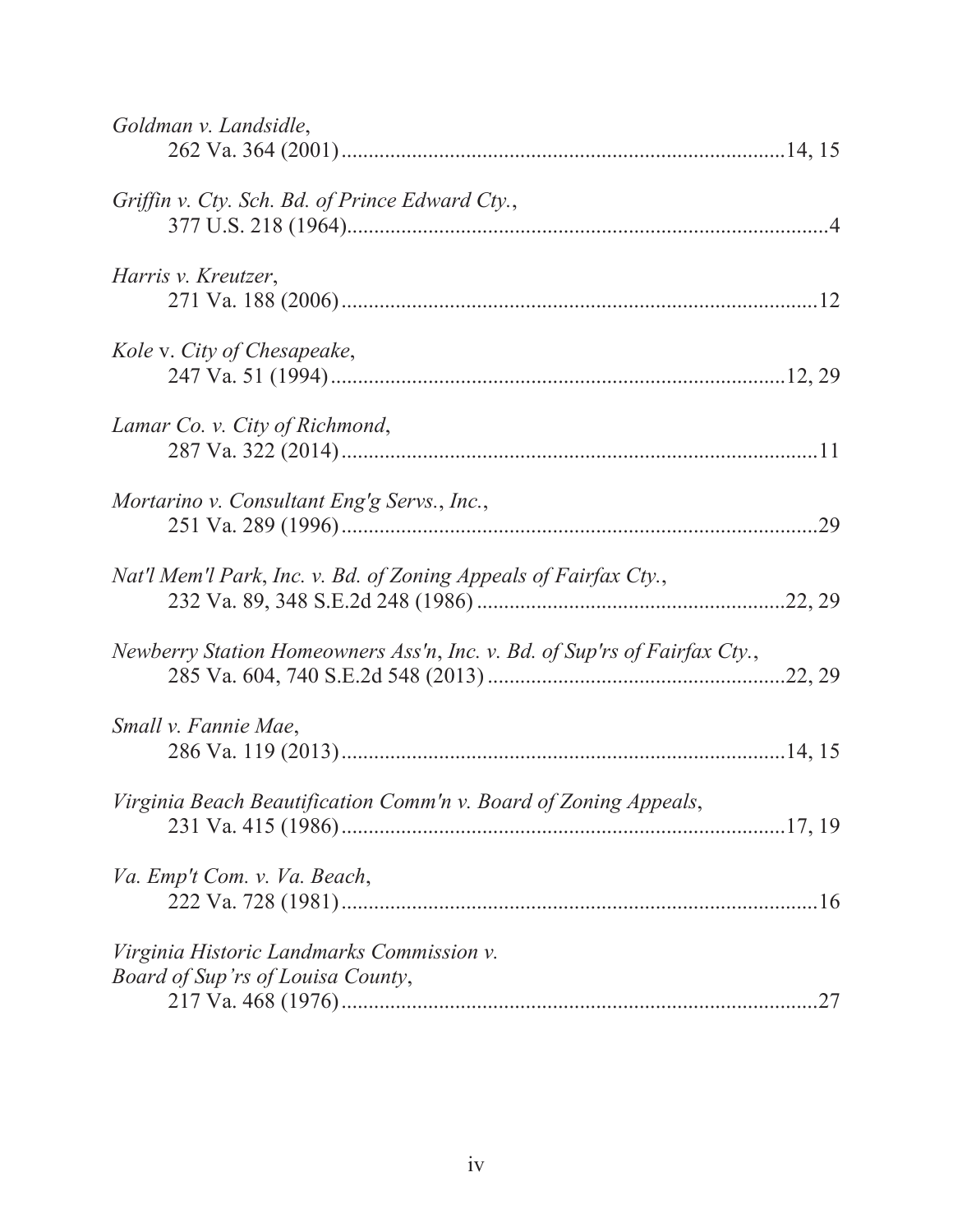# **STATUTES**

| <b>RULE</b>              |  |
|--------------------------|--|
|                          |  |
| <b>OTHER AUTHORITIES</b> |  |
|                          |  |
|                          |  |
|                          |  |
|                          |  |
|                          |  |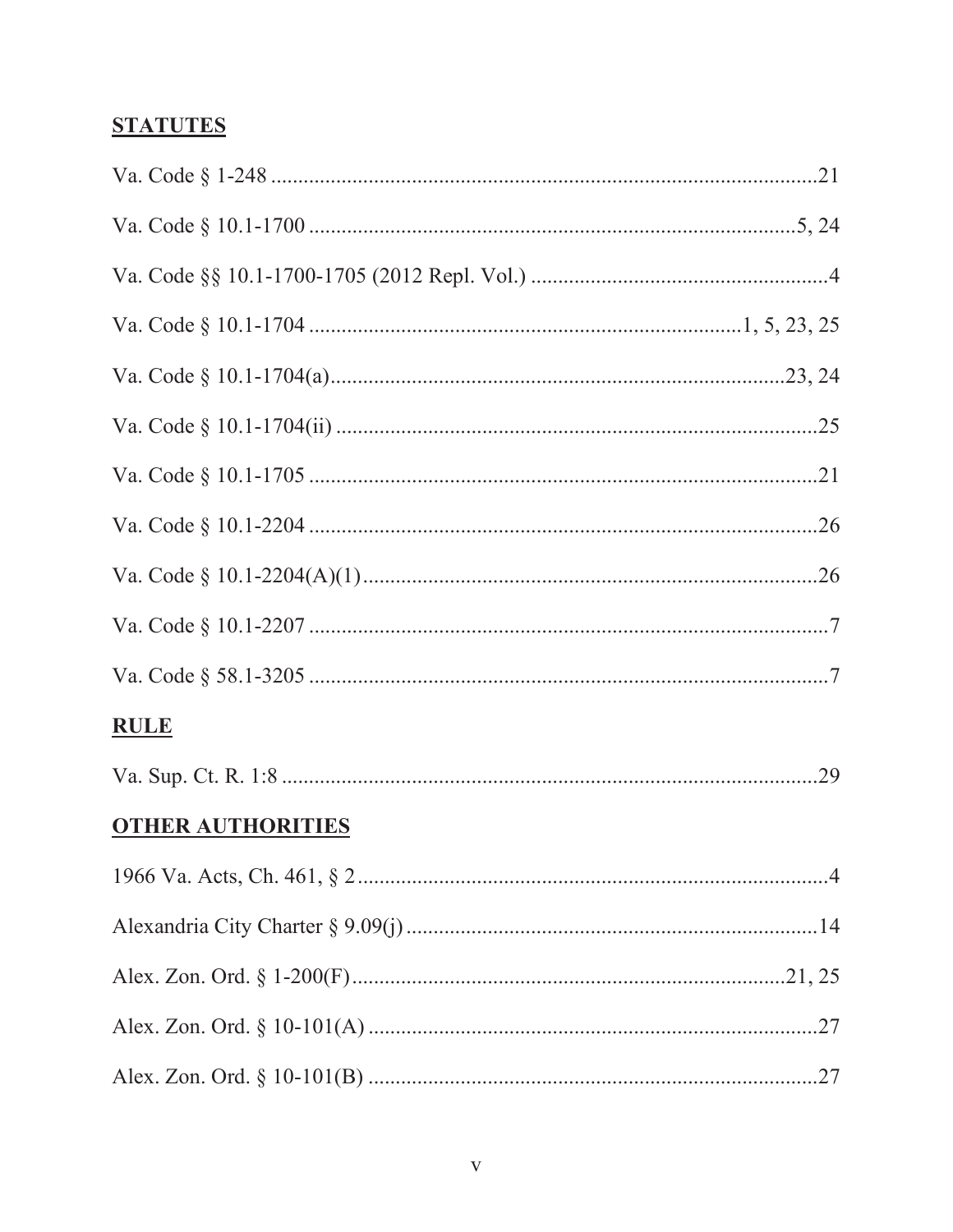| A.E. Dick Howard, Letter to City Council, available at<br>http://www.historicalexandriafoundation.org/downloads/aed howard.pdf4                  |
|--------------------------------------------------------------------------------------------------------------------------------------------------|
|                                                                                                                                                  |
| VA-709 (available at https://tile.loc.gov/storage-<br><b>HABS</b><br>No.<br>services/master/pnp/habshaer/va/va0200/va0223/data/va0223data.pdf) 3 |
| Radha A. Pathak, Statutory Standing, and the Tyranny of Labels, 62 Okla. L.                                                                      |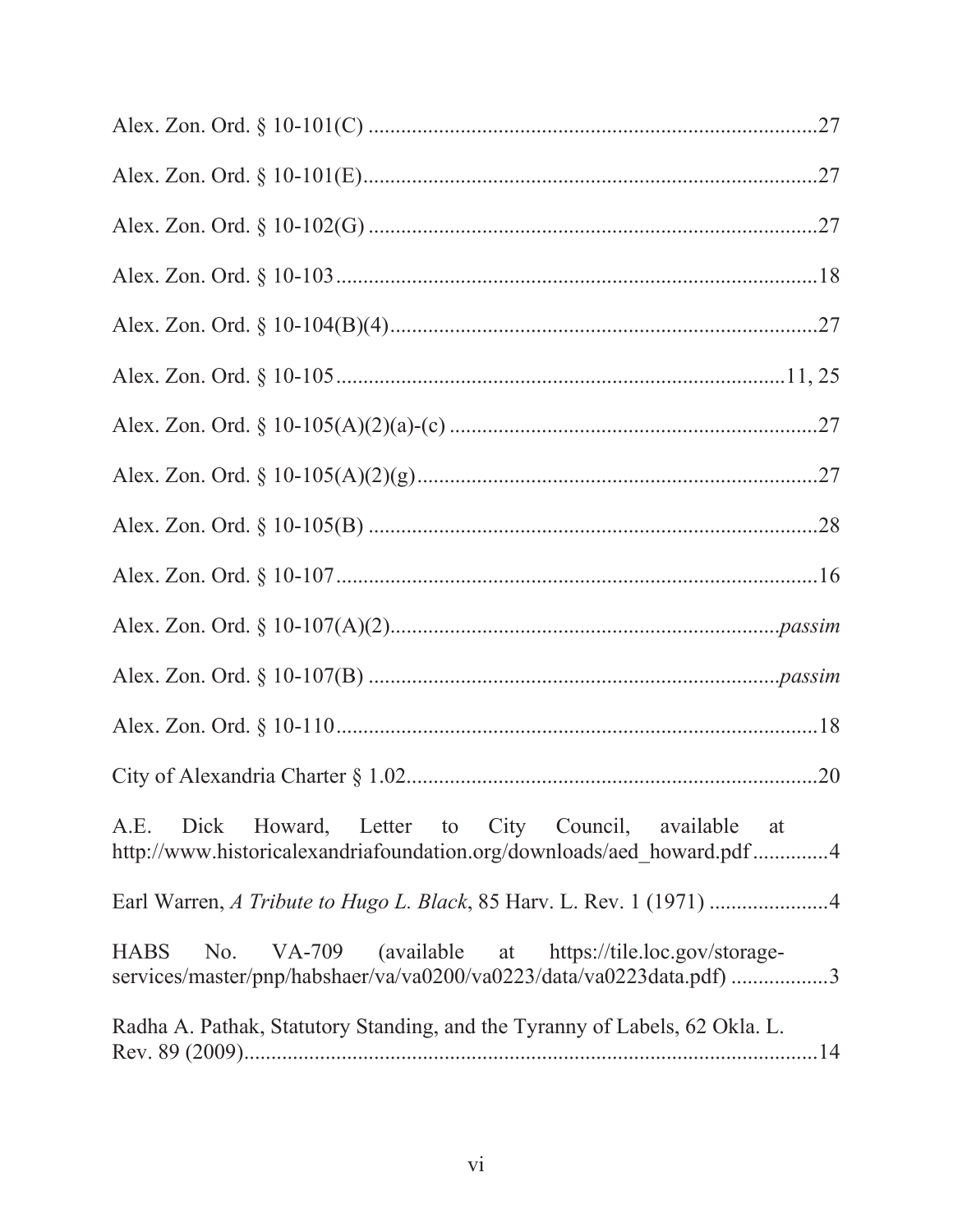William J. Brennan, Jr., *Foreword* to *Mr. Justice and Mrs. Justice Black*  (1986) ......................................................................................................................... 4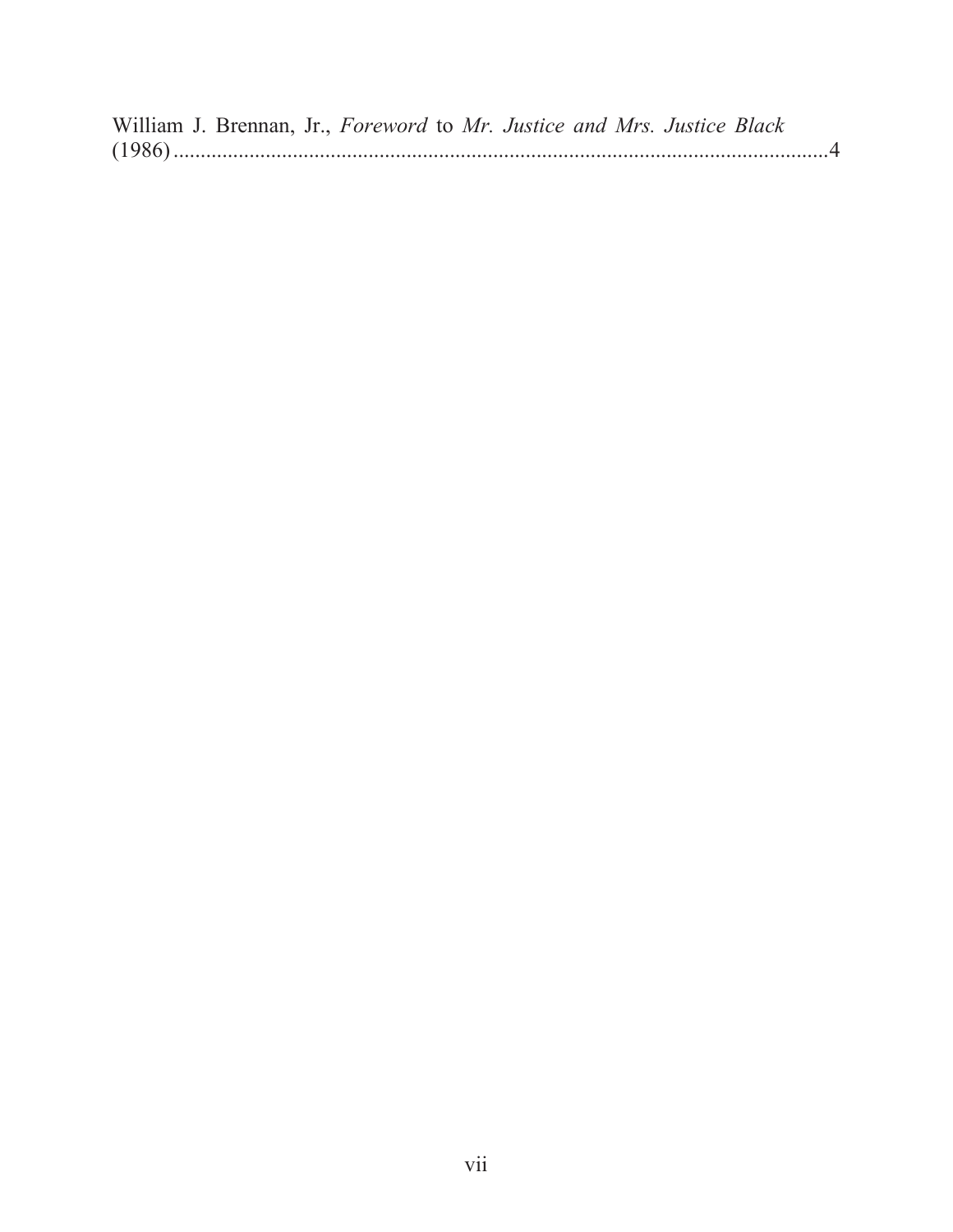## **NATURE OF THE CASE AND MATERIAL PROCEEDINGS BELOW**

This case arises from the decision by the City of Alexandria to proceed with the demolition/renovation of an historic property in Old Town Alexandria in violation of the Open Space Land Act, Va. Code Ann. § 10.1-1704 (2012 Repl. Vol.), and the provisions of its Historic Zoning Ordinance. Alex. Zon. Ord., Art. X.

In November 2018, landowner Vowell, LLC ("Vowell") filed an application with the City of Alexandria Board of Architectural Review ("BAR") to make significant changes to its property at 619 South Lee, Alexandria, Virginia 22314 (the "Black Property").<sup>1</sup> Joint Appendix ("JA") 6-7. This historic property, the home of Justice Hugo Black from 1939 until his death in 1971, is located within the Old and Historic District in Alexandria. JA 2.

On December 19, 2018 and February 6, 2019, the BAR held hearings on Vowell's applications for (i) a permit for partial demolition and capsulation of the Black Property's brick walls (BAR2018-00410) ("the Demolition Application") and (ii) the certificate of appropriateness for construction of additions and alterations in the gardens at the side and behind the house (BAR2018-00411) ("the Addition Application") (collectively, the "Applications"). JA 6-7. At the BAR hearings, the

<sup>1</sup> In order to undertake demolition and construction projects in the Old and Historic District of Alexandria, property owners in the District must seek the prior approval of the BAR.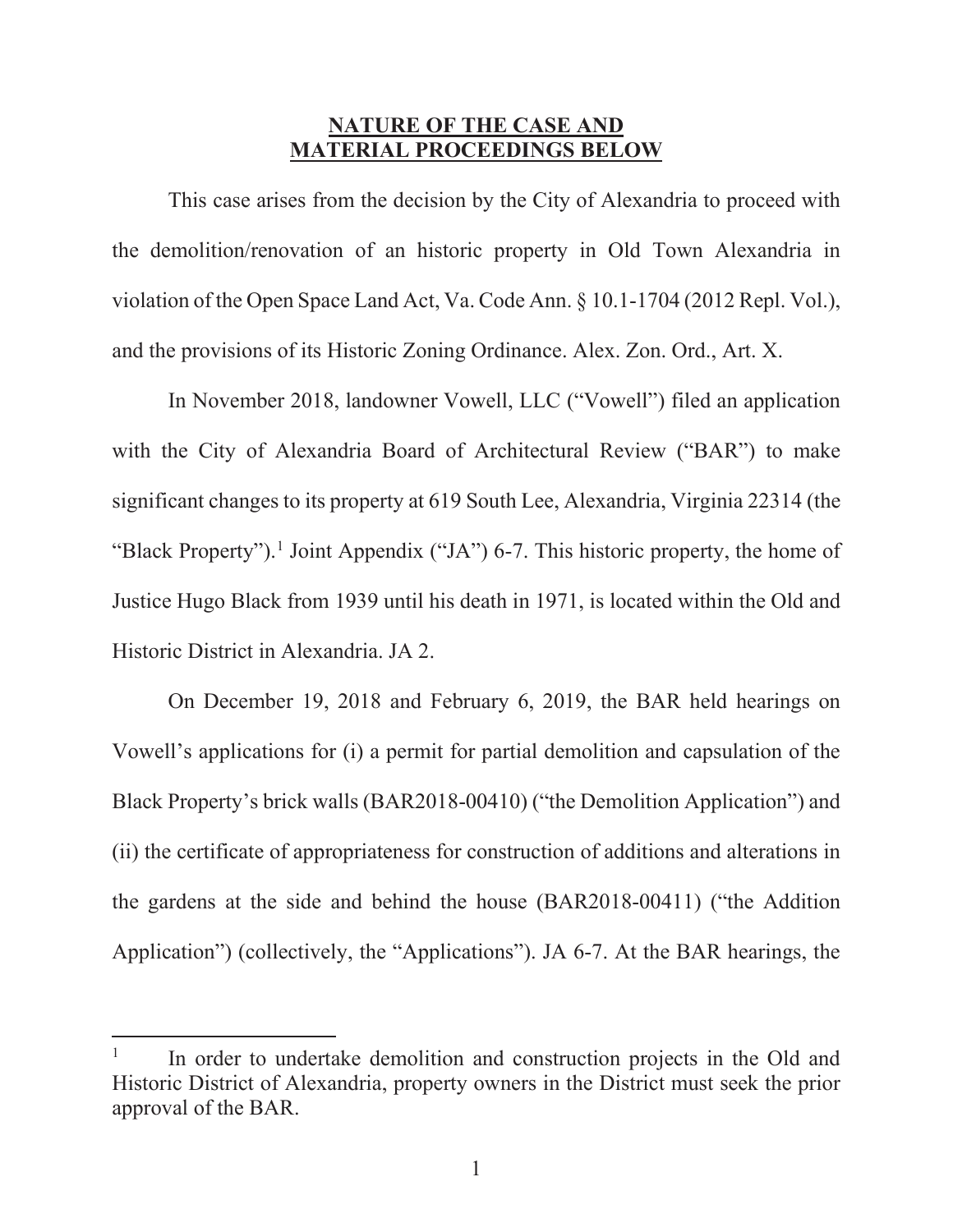Historic Alexandria Foundation ("HAF"), appeared and opposed the applications. JA 7. A divided BAR approved the applications. JA 7, 110.

After the BAR's approval, HAF and 125 other owners of property within the Old & Historic District appealed the decision to the City Council per Alex. Zon. Ord. § 10-107(A)(2). JA 7. The City Council held a hearing on the appeal on May 14-15, 2019. JA 7. At the hearing, the Council approved the BAR's decision. JA 7-8. Following the appeals procedure provided in the Alex. Zon. Ord. § 10-107(B), HAF — as owners of property in the Old and Historic District and active opponents before the BAR and Council — filed an appeal with the Circuit Court for the City of Alexandria. JA 1-112.

On July 16, 2019, Vowell and the City Council filed demurrers with the court which was heard on October 23, 2019. JA 139-43, 186-263. The trial court held *inter alia* that the City was not required to consider the criteria and burdens imposed on the Black Property — or any other similarly encumbered property — by the Virginia Open Space Land Act. JA 259-60. In doing so, the court granted the defendants' demurrers and dismissed the action without leave to amend. JA 274.

Following a timely notice, this appeal follows.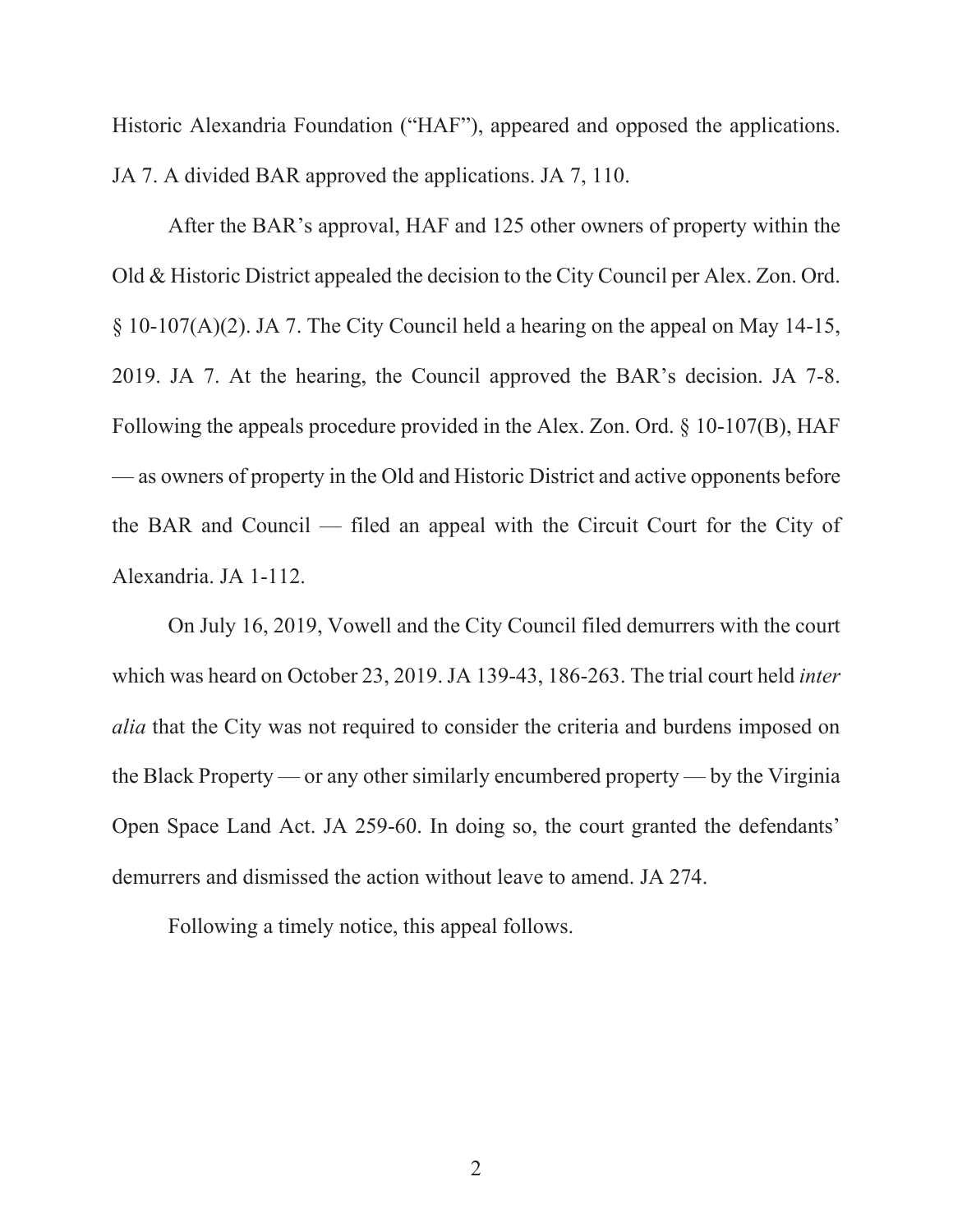## **STATEMENT OF FACTS**

#### **Background of the Black Property**

Justice Hugo Black resided at 619 South Lee, Alexandria, Virginia 22314 (the "the Black Property") from 1939 until his death in 1971. JA 2. The Black Property is located in the heart of the Old and Historic Alexandria District, JA 32 & 104, the first such special zoning district for purposes of historic preservation in Virginia. An avid gardener, Justice Black maintained on his property what is now the largest undeveloped garden in Old Town Alexandria. JA 55-58. According to the Historic American Buildings Survey — in a report funded in part by HAF in 1966 — the Justice Black Property was described as:

[c]ertainly one of the outstanding examples of the Federal "row" type buildings in Alexandria, [which] has fortunately been spared the fact of suffocation. By precept and example it stands flush with the street, but with its extensive grounds and breathing space preserved to this day.<sup>2</sup>

In October of 1965, while the property was still owned by Justice and Mrs. Black, the property was awarded plaque 35-E-619 as part of HAF's Early Building Survey plaque program. JA 4-5, 53.

<sup>2</sup> JA 2, 54; *see* HABS No. VA-709 (available at https://tile.loc.gov/storageservices/master/pnp/habshaer/va/va0200/va0223/data/va0223data.pdf).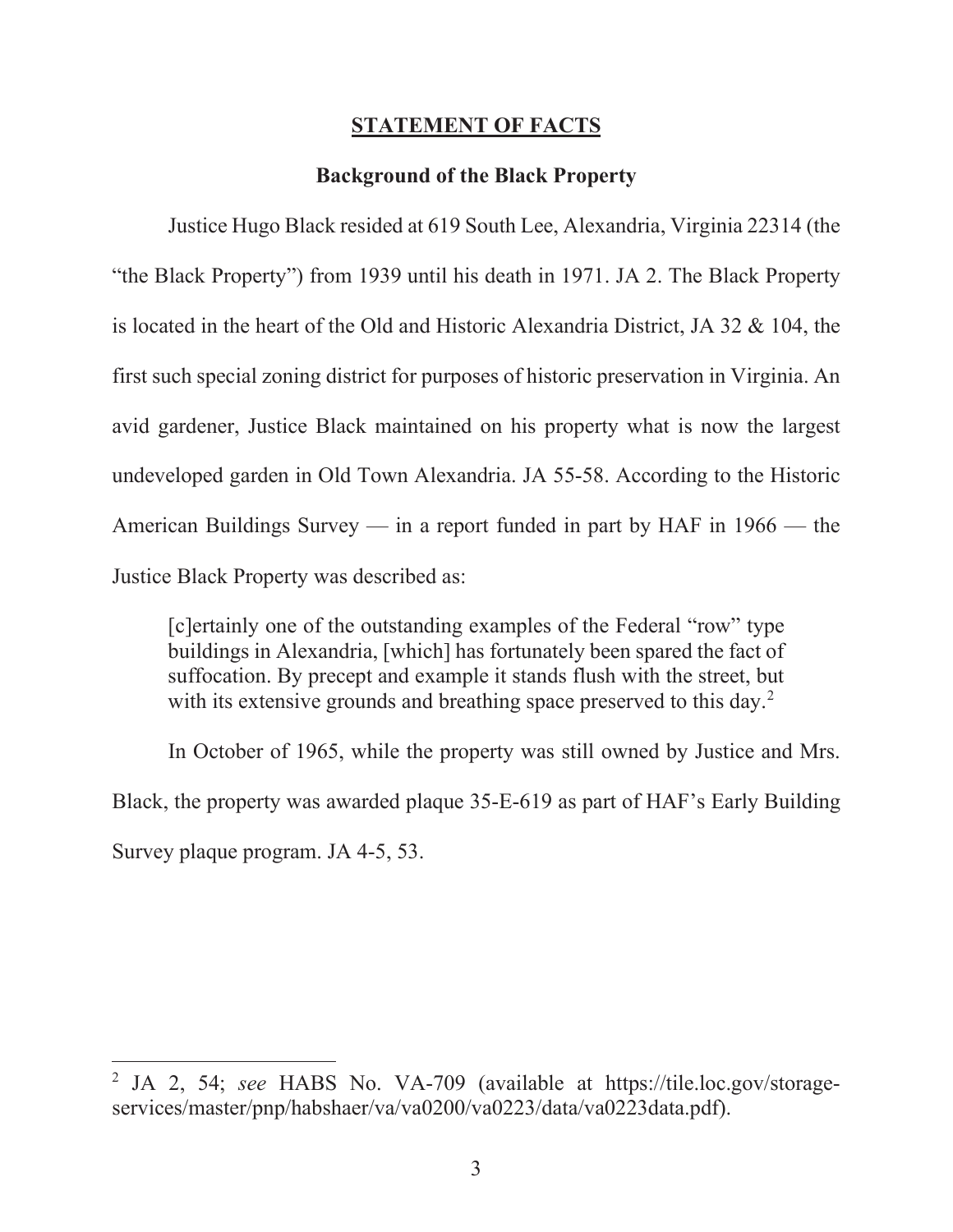In 1969, not long before he died, and as an act of preservation leadership, Justice Black sought to protect his historic house and beloved garden by placing the second ever Open Space Land  $Act^3$  easement on the property. JA 2, 5, 17-21.

When it accepted the easement on behalf of the people of the Commonwealth, the newly created Virginia Historic Landmarks Commission ("VHLC") certified the entire property — house and gardens — as an Historic Landmark because of its association with Justice Black. JA 6, 20-21, 56-58.4

## **Background of Open Space Land Act**

The General Assembly enacted the Open Space Land Act in 1966 "to preserve permanent open-space land in urban areas." 1966 Va. Acts, Ch. 461, § 2. The Act provided that: "'[o]pen-space land' means any land in an urban area which is

 $3\,1966$  Va. Acts Ch. 461, codified as amended at Va. Code Ann.  $\S\S$  10.1-1700-1705 (2012 Repl. Vol.).

<sup>&</sup>lt;sup>4</sup> Justice Black's place in the history of Virginia and the nation cannot be overstated. Not only was he the author to the opinion in *Griffin v. Cty. Sch. Bd. of Prince Edward Cty.*, 377 U.S. 218, 234 (1964) that held that "the time for mere 'deliberate speed'" had run out on the segregation of Virginia's public schools, but his opinions on the Supreme Court established "the fundamental right of the accused to the aid of counsel in a criminal prosecution," and required court appointed counsel in all criminal cases brought in state court. *Gideon v. Wainwright*, 372 U.S. 335 (1963); *see generally* William J. Brennan, Jr., *Foreword* to *Mr. Justice and Mrs. Justice Black* (1986); Earl Warren, *A Tribute to Hugo L. Black*, 85 Harv. L. Rev. 1 (1971); A.E. Dick Howard, Letter to City Council, available at http://www.historicalexandriafoundation.org/downloads/aed\_howard.pdf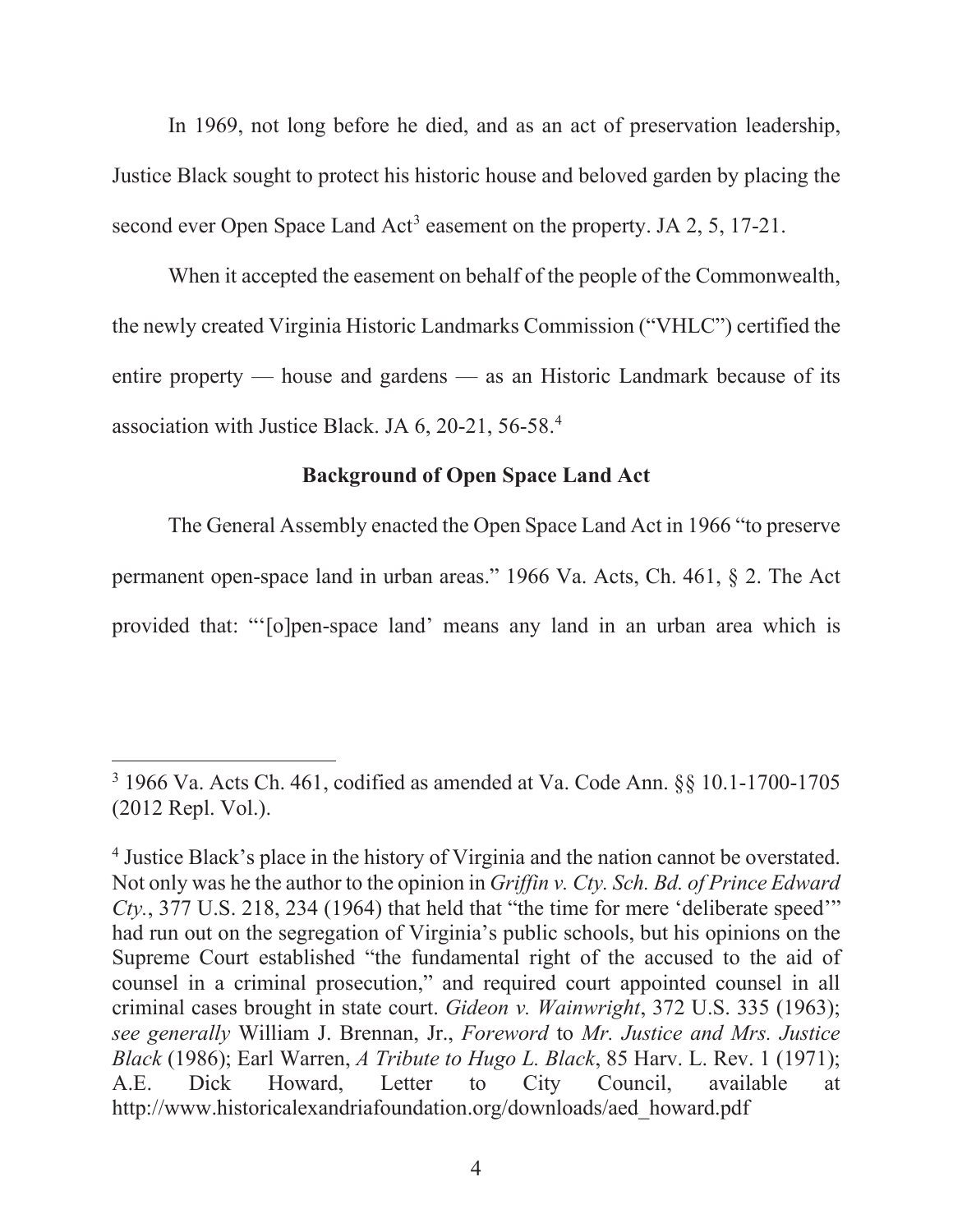provided or preserved for  $\ldots$  (3) historic or scenic purposes...." *Id.* § 7(c).<sup>5</sup> As part

of its charitable mission, HAF has both granted an Open Space Land Act easement

on property it owns and is a co-grantee of easements given pursuant to the Open

Space Land Act. JA 3.

In order to accomplish its avowed purpose "to preserve permanent open-space

land," the Open Space Land Act provides that

**No open-space land**, the title to or interest or right in which has been acquired under this chapter and **which has been designated as openspace land under the authority of this chapter**, **shall be converted or diverted from open-space land use** unless (i) the conversion or diversion is determined by the public body to be (a) essential to the orderly development and growth of the locality and (b) in accordance with the official comprehensive plan for the locality in effect at the time of conversion or diversion and (ii) there is substituted other real property which is (a) of at least equal fair market value, (b) of greater value as permanent open-space land than the land converted or diverted and (c) of as nearly as feasible equivalent usefulness and location for use as permanent open-space land as is the land converted or diverted. The public body shall assure that the property substituted will be subject to the provisions of this chapter.

Va. Code Ann. § 10.1-1704 (emphasis added).

That same year, the Commonwealth also created the Virginia Historic

Landmarks Commission, 1966 Va. Acts Ch. 632, which was empowered to:

designate as an historic landmark, the buildings, structures and sites which constitute the principal historical … *sites which are of Statewide or national significance*. No structure or site shall be deemed to be an historic one unless it has been prominently identified with, or best

<sup>5</sup> The Act was later amended to remove the restriction to urban land, *see* Va. Code § 10.1700, and now protects open space throughout the Commonwealth.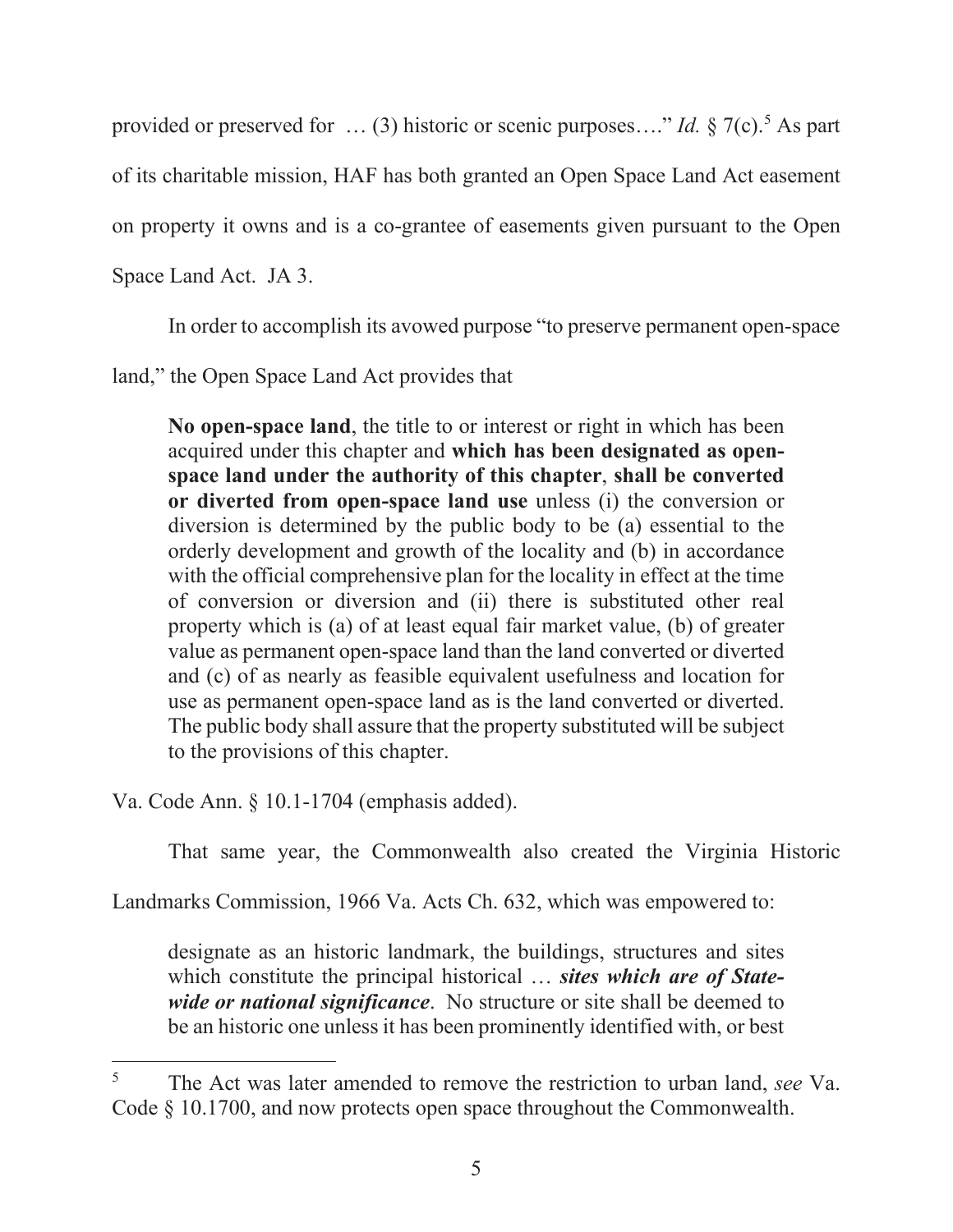represents, some major aspect of the cultural, political, economic, military, or social history of the State or nation, or has had a major relationship with the life of an historic personage or event representing some major aspect of, or ideals related to, the history of the State or nation."

*Id.* § 4(a) (emphasis added). This legislation authorized the VHLC to acquire easements on landmark property. *Id.* §§ 4(e) & 8. By law, VHLC was only authorized to acquire an Open Space Land Act easement over property it had certified as an Historic Landmark of statewide or national significance.

On December 30, 1969, the VHLC accepted the Deed of Easement from Justice Black and his wife covering the entire Black Property, which met all the above criteria. JA 17-21. In the Deed, it is expressly recited that the Black Property was given under "Chapter 13 of Title 10 of the Code of Virginia entitled "Open Space Land Act," JA 17, and that "[a]cceptance by the Virginia Historic Landmarks Commission of this conveyance is authorized by Sections 10-138 and 10-142 of the Code of Virginia, and by such acceptance below the Commission designates the property described above as a certified landmark." JA 20.

As a result of VHLC's acceptance of the Open Space Land Act easement on this historic property, the citizens of the Commonwealth and the City of Alexandria have subsidized the preservation of the open space through substantial reductions in property tax assessments reflecting the permanent loss of development rights. 1966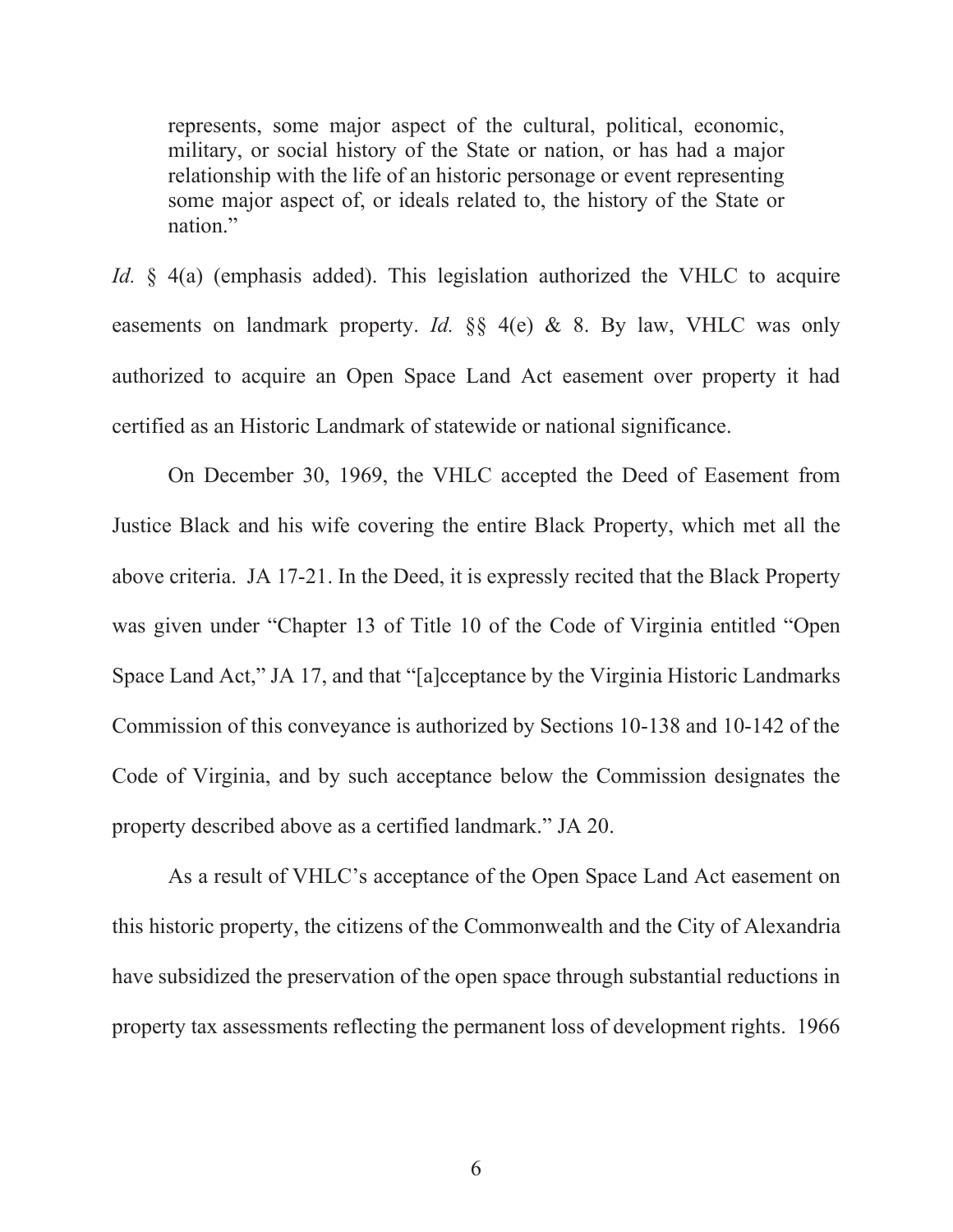Va. Acts Ch. 632 § 5 (codified as amended at Va. Code §§ 10.1-2207 & 58.1-3205); *see* JA 6, 58-59.

# **2019: Attempt to "Renovate" the Black Property**

The Black Property is currently owned by Vowell, LLC, which purchased it subject to the Open Space Land Act easement. JA 4*.* In 2018, Vowell applied to BAR for the issuance of a certificate of appropriateness and a permit in order to demolish parts of the house, specifically the distinctive "hyphen" curved brick wall,<sup>6</sup> as well as to permit construction of "additions and alterations to the property." JA 6- 7. These additions included three new large structures, so-called "pavilions," *see* JA 67-72, on the protected open space — precisely the type of infill of urban open space that Justice Black and the General Assembly sought to prevent.

**BAR Hearing**: On December 19, 2018 and February 6, 2019, the BAR held hearings on Vowell's application. JA 6-7. At the BAR hearings, HAF opposed the applications, providing extensive documentation concerning (i) the certification of the House and Garden as an Historic Landmark, and (ii) the requirements of the Open Space Land Act. *E.g.* JA 89, 90-98. Regardless, the BAR was instructed by its staff that they were required to disregard the Open Space Land Act easement

 $6$  One of the noted features of the House is an unusual "curve" allowing the rear "ell" to join the main block of the house without blocking the dining room window. This feature has been the subject of prominent treatment in the literature of Alexandria architecture. *See* D. Davis, S. Dorsey, & R. Hall, Alexandria Houses: 1750-1830; JA 60-62, 80-83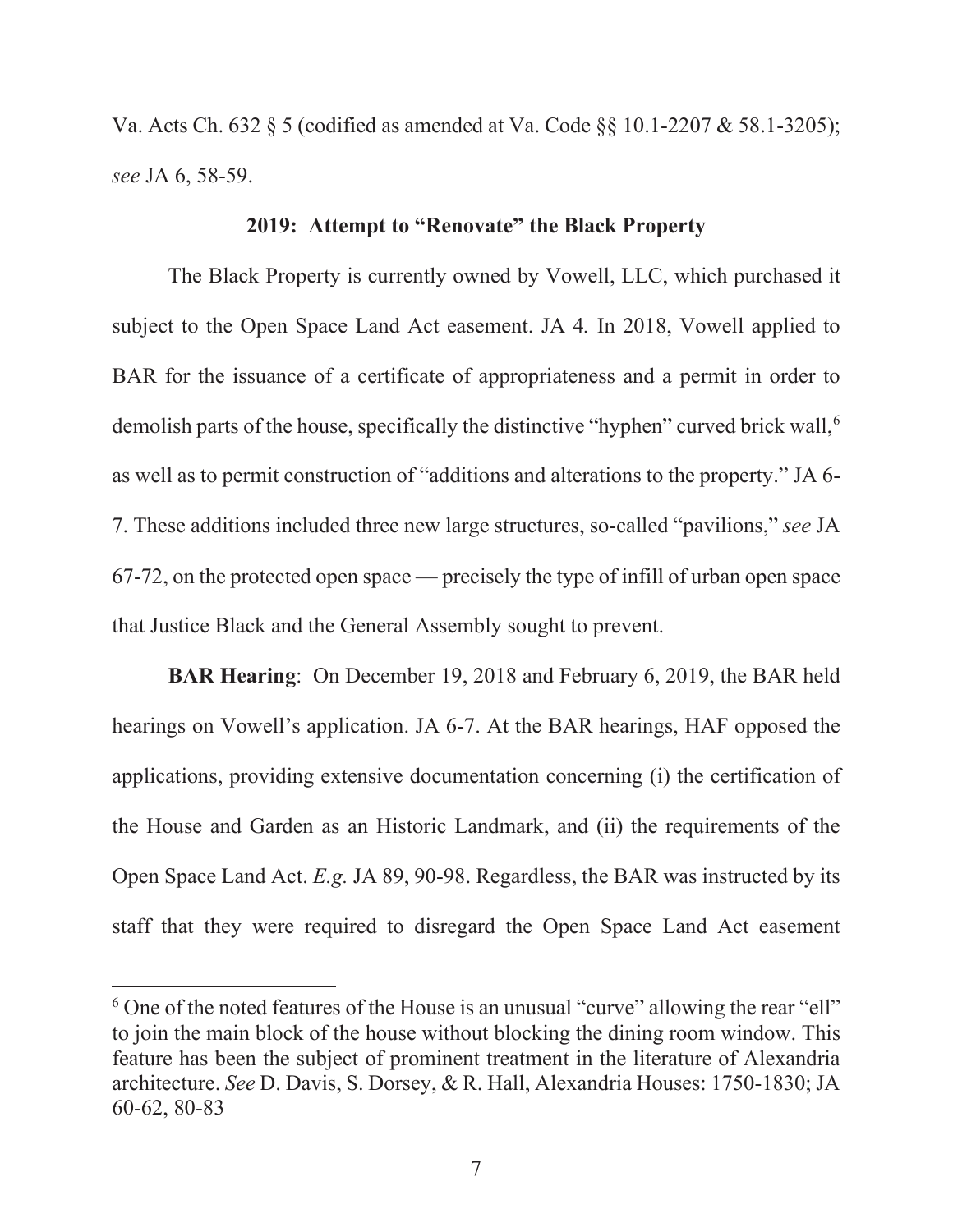entirely. JA 14, 34. The staff also instructed the BAR that the Landmark designation of the property was "honorific" with "no regulatory bearing." JA 9, 34, 107.

Accordingly, at the February 6, 2019 meeting, a divided BAR approved the applications. JA 110. The BAR granted a permit to demolish the unique "hyphen" wall, despite the fact that the BAR Staff report admitted that the wall feature is "over 150 years old and is an example of an unusual wall treatment" and it had twice recommended that it not be demolished.<sup>7</sup> JA 38. The BAR also approved the construction of the three new structures in what has hitherto been the open space gardens of the Black Property, notwithstanding the protections of the Open Space Land Act. JA 110-111.

**Appeal to City Council:** After the BAR's approval of the certificate of appropriateness and the demolition permit for the Black Property, HAF and 125 other owners of property within the Old & Historic District appealed the decision to the City Council per Alex. Zon. Ord.  $\S$  10-107(A)(2) (allowing appeal upon "a petition in writing signed by … at least 25 persons owning real estate within the Old and Historic District"). JA 7. It is undisputed that the HAF owns property in the Old and Historic District and was a proper petitioner to the City Council. JA 3. The City Council held a hearing on the appeal on May 14-15, 2019. JA 7. Again, following

<sup>7</sup> In justifying its decision to reject the previous staff analysis, a majority of the BAR members asserted that the hyphen was "not well considered when originally constructed" and presents maintenance issues for the house. JA 107, 110.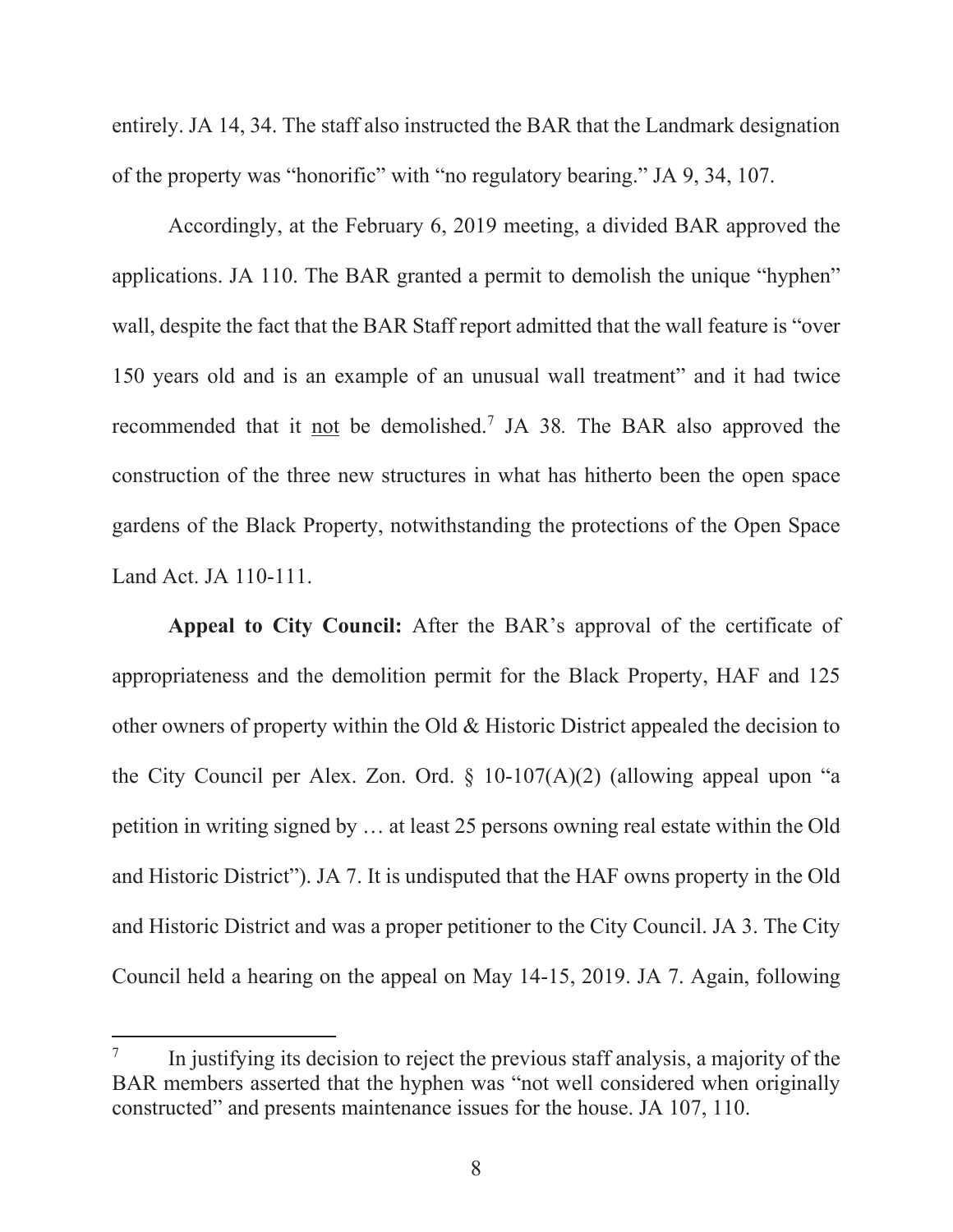the advice of its staff, the City Council ignored the Landmark designation in the easement and the requirements of the Open Space Land Act, and approved the certificate of appropriateness and the demolition permit over intense neighborhood opposition. JA 7-11, 13-14, 34-35.

**Appeal to Circuit Court:** Having led the appeal from the BAR to City Council, which included paying the appeals fee, submitting extensive written materials and objections, JA 49-102, and appearing at the Council hearing, HAF appealed the adverse decision from the City Council to court. JA 1-12. It did so following the procedure provided in the Alex. Zon. Ord. § 10-107(B), which provides: "*Appeal from city council to court*. Any applicant *or any of the petitioners aforesaid aggrieved by a final decision of the city council shall have the right to appeal such decision to the circuit court for a review…." Id.* (emphasis added).

On July 16, 2019, the City Council and Vowell filed demurrers with the Circuit Court seeking the dismissal of the action on the grounds:

- 1) that HAF failed to show facts that the City Council acted in a manner that was arbitrary, contrary to law or abused its discretion when approving BAR's earlier decision,
- 2) that the Open Space Land Act and Landmark Designation law do not apply to the City, and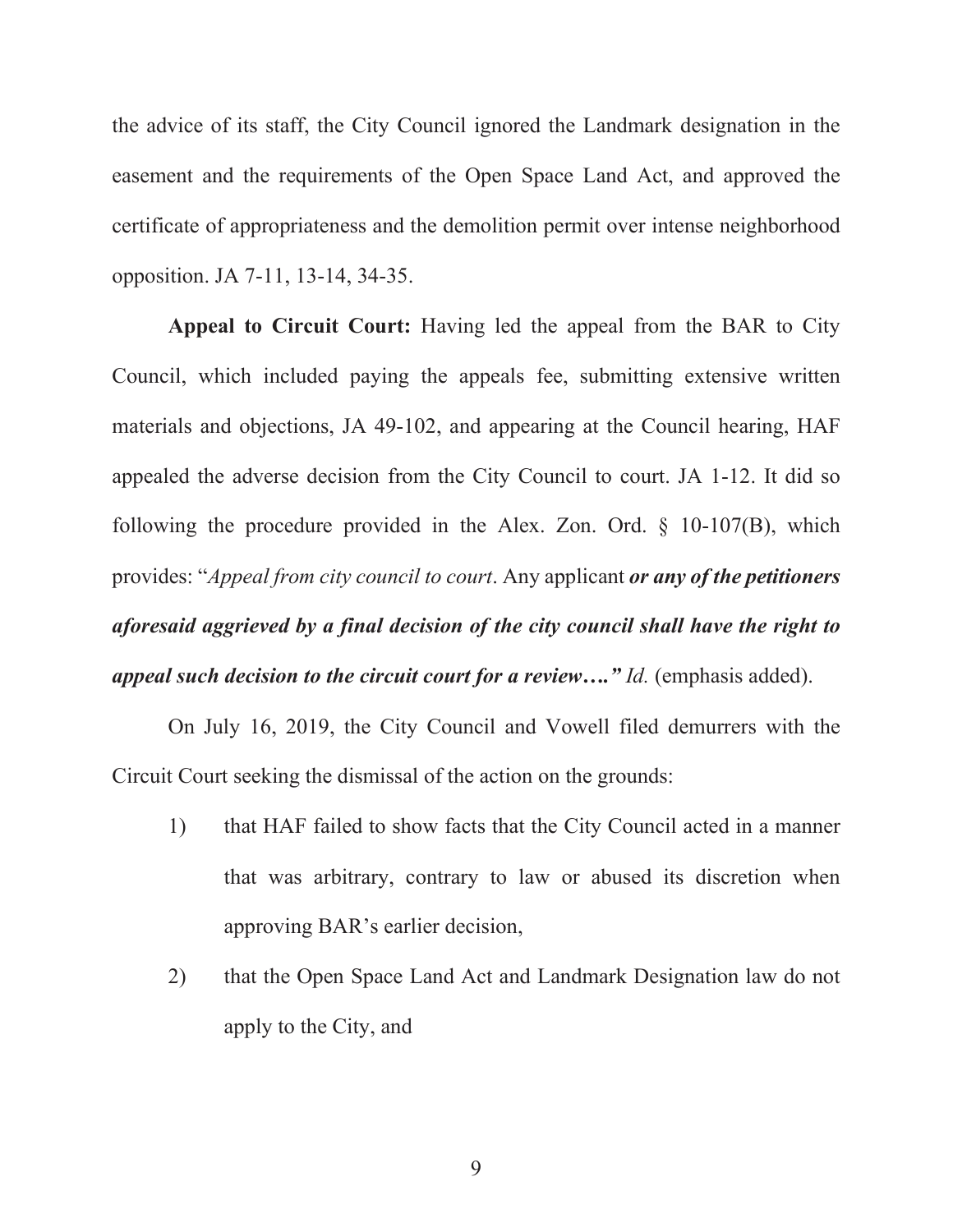3) that the Petitioners lacked standing to bring this appeal.

## *See* JA 139-142.8

The Court heard argument on the demurrer on October 23,  $2019$ , and ruled that (i) the petitioners lacked standing to bring the appeal, JA 258-59, (ii) that neither the Landmark Designation nor the Open Space Land Act, as a matter of law, were necessary criteria for the City to consider in reaching its decisions, JA 359-60, and (iii) that "clearly, based on the volume of information that was before city council when it made its decision that it can't be seriously argued that this matter was not fairly debatable," JA 260 — even though that record was not yet before the court. JA 261-62.

The Court made no finding that the Open Space Land Act had been complied with by the BAR or City Council; nor did it take any testimony from the petitioners regarding their interest in the case or proximity to the Black Property. JA 271. Instead, it dismissed the case without leave to amend. JA 274.

<sup>8</sup> The City Respondents also filed a motion craving *oyer* arguing that the entire record of the proceedings before the City needed to be included in the Circuit Court record. R. 60

<sup>&</sup>lt;sup>9</sup> The respondents asked the court to refrain from addressing their motion craving oyer until after ruling on the demurrer. JA 200. For that reason, the court did not have the record of proceedings in the City before it when the court granted the respondents' demurrers and dismissed the action with prejudice. JA 260-62.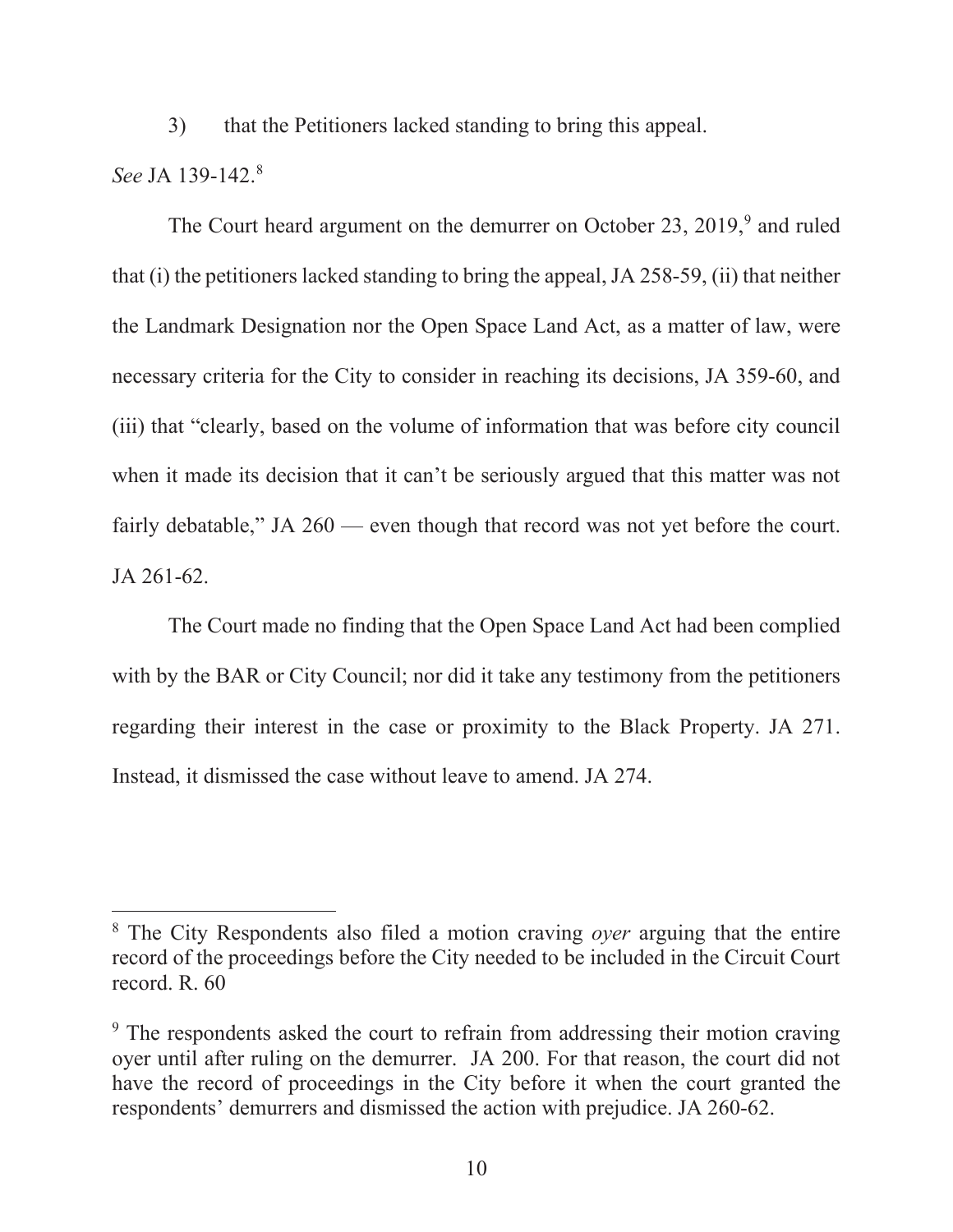An order was entered on November 7, 2019 stating the ruling of the court. JA

274-277. HAF objected to the order and has brought this appeal on the basis of the

following objections. JA 274-277. A writ has been granted and the matter is now

before the Court.

# **GRANTED ASSIGNMENTS OF ERROR**

- 1. The Circuit Court erred in holding that the Petitioners lacked standing to bring the action. Issue preserved: JA.165-169 (Petitioner's Opposition to Respondent's Demurrer at 13-17); JA at 232:5-236:4; 236:13-239:14; 240:9- 242:1; 274-277 (Final Order at 1-4).
- 2. The Circuit Court erred in finding that the City Council did not have to consider the Open Space Land Act in its review of the BAR's decision and finding that the City Council properly applied Alexandria Zoning Ordinance 10-105 in making its decision. Issue preserved: R.158-165 (Opposition to demurrer at 6-13); JA at 244:10-245:20; 257:6-258:3; JA274-277 (Final Order at 1-4).

# **STANDARD OF REVIEW**

Whether the HAF has standing to appeal the decision of the City Council to

Circuit Court under the provisions of Alex. Zon. Ord. § 10-107(B), is a question of

law which is reviewed *de novo. Lamar Co. v. City of Richmond,* 287 Va. 322, 325

(2014)

The proper interpretation and application of the Open Space Land Act is an

issue of statutory interpretation which is reviewed *de novo*. *CVAS 2, LLC v. City of* 

*Fredericksburg*, 289 Va. 100, 108 (2015).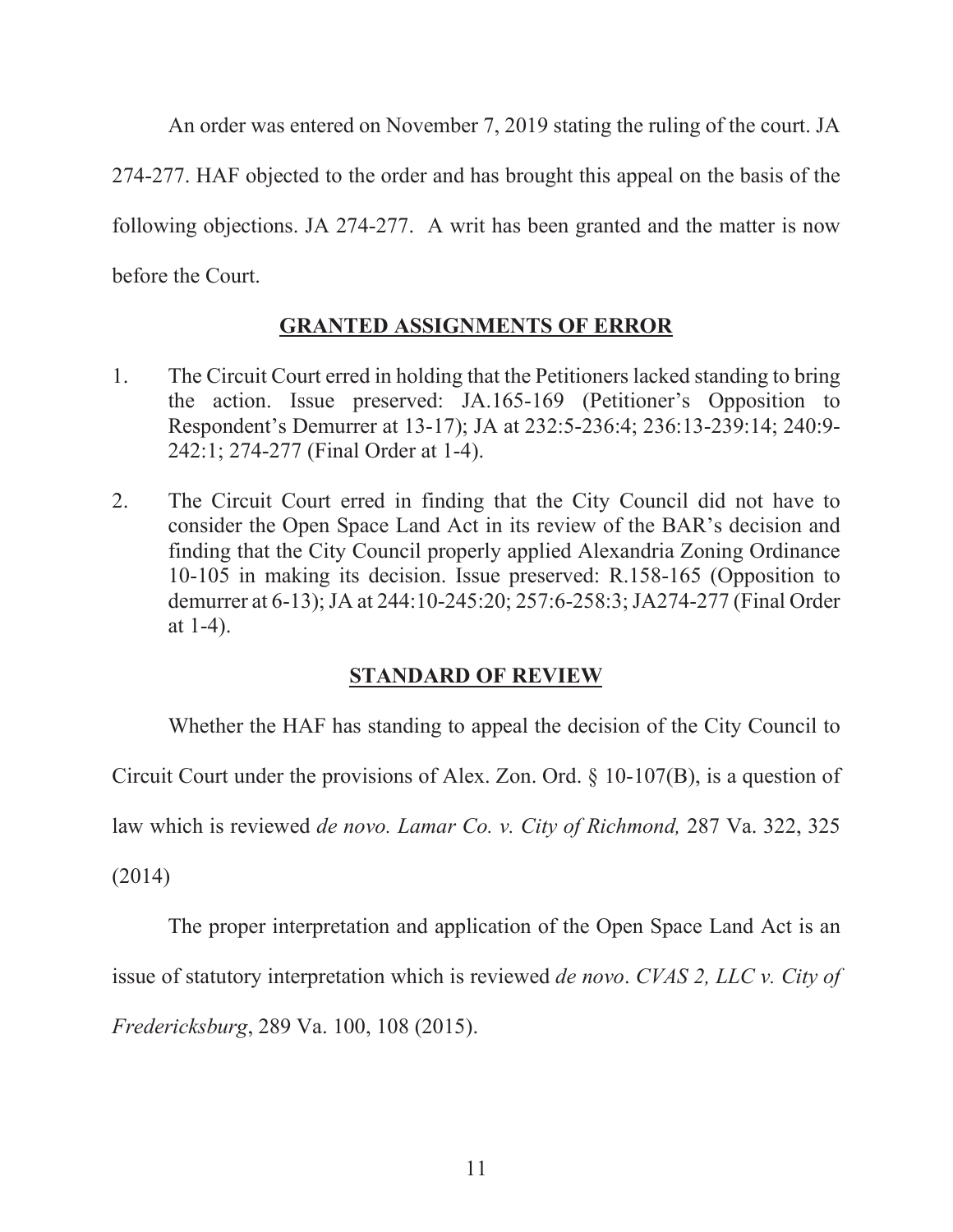The Circuit Court's dismissal of the Petition of Appeal on demurrer is a question of law that is reviewed *de novo. Harris v. Kreutzer,* 271 Va. 188, 196 (2006).

The Circuit Court's dismissal without leave to amend is reviewed for abuse of discretion. *AGCS Marine Ins. Co. v. Arlington Cty.*, 293 Va. 469, 487 (2017); *Kole* v. *City of Chesapeake*, 247 Va. 51, 57 (1994).

#### **ARGUMENT**

# **I. The Circuit Court Erred in Holding That the Petitioners Lacked Standing to Bring the Action (Assignment of Error No. 1).**

The Circuit Court granted the demurrer in part because it ruled that the HAF lacked standing to appeal the City Council's decision. JA 258-59. In so holding, the trial court relied upon *Friends of the Rappahannock v. Caroline Cty. Bd. of Supervisors*, 286 Va. 38 (2013) (also referred to as "*Friends*"). Specifically, the Circuit Court ruled that HAF did not meet the "aggrieved person" standard discussed in *Friends.* JA 258-59. The Court's ruling, however, ignores the critical fact that HAF sought judicial review under a different basis, i.e. the Alexandria Zoning Ordinance, and that standing is granted *by-right* under the provision for persons within the affected class. Further, standing exists under the "aggrieved person" standard in *Friends*, as HAF had both (i) proximity to the Black Property as well as (ii) a unique and discrete injury not suffered by the general public.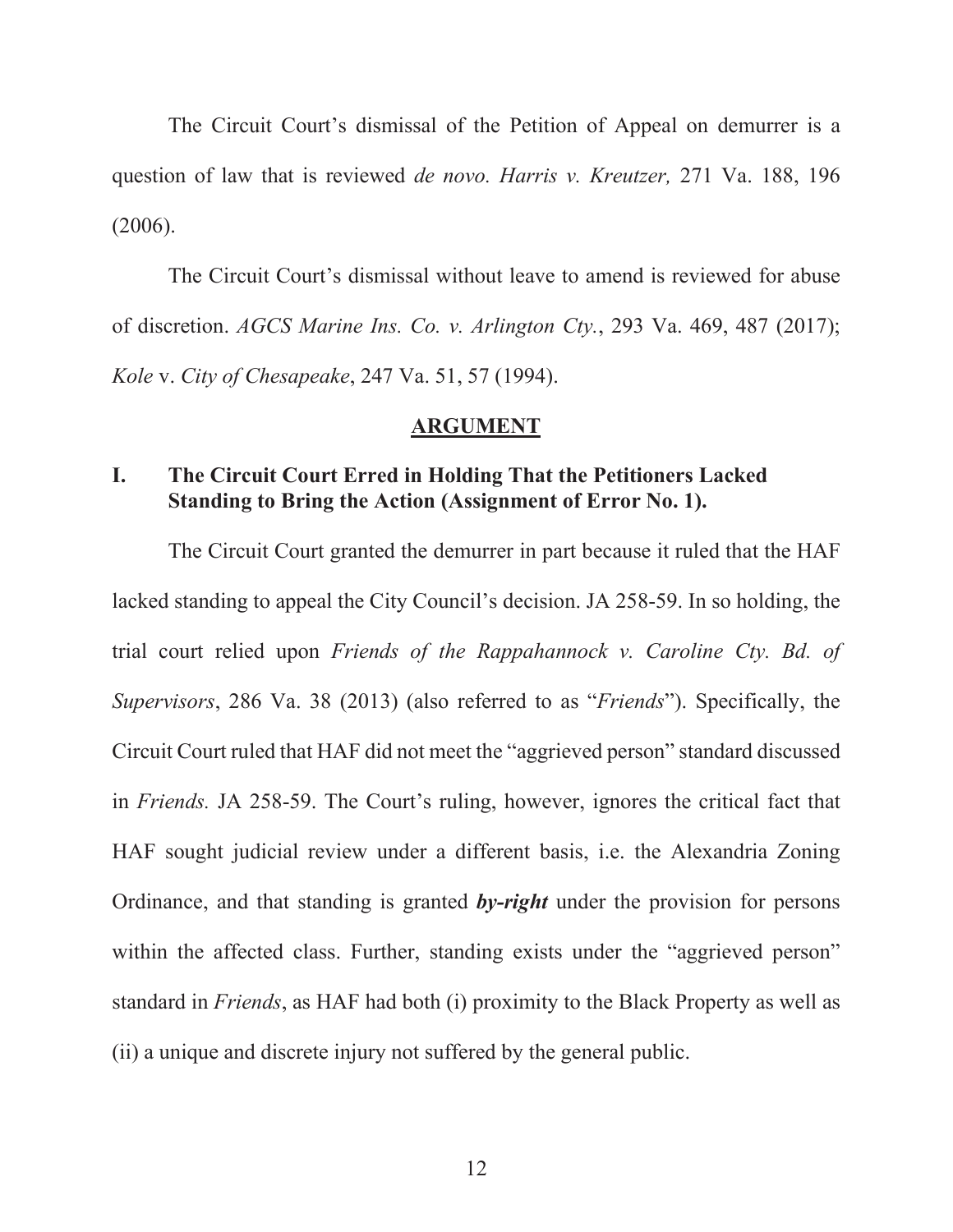#### 1. *Statutory Standing Exists Under Alexandria Zoning Ordinance*

HAF has standing to appeal to the Circuit Court from the BAR's decision under the unique ordinances governing the Alexandria's Old and Historic District. To wit, the Alexandria Zoning Ordinances place far more stringent restrictions on the use, modification and maintaining of property in the designated Old and Historic District. S*ee* Alex. Zon. Ord. Art. X.

In exchange for bearing extra burdens and the restriction of their property, the owners of property in the Old and Historic District are granted additional rights of participation in the permitting process that affects the protected character of the district. For example, in order to appeal the decisions of the BAR to City Council, there must be a requisite number of owners of property **in the Old and Historic District** seeking to appeal the ruling. Alex. Zon. Ord. § 10-107(A)(2) (emphasis added). And if the same owners who appealed to the City Council are unsuccessful in that appeal, they are each *expressly* given the right to further appeal the decision to the Circuit Court. Alex. Zon. Ord. § 10-107(B). Such appeal rights are an inherent and necessary part of the City's bargain with the property owners in the Old and Historic District.

In its text, the Alexandria Zoning Ordinance states the following in regard to standing for a Circuit Court appeal: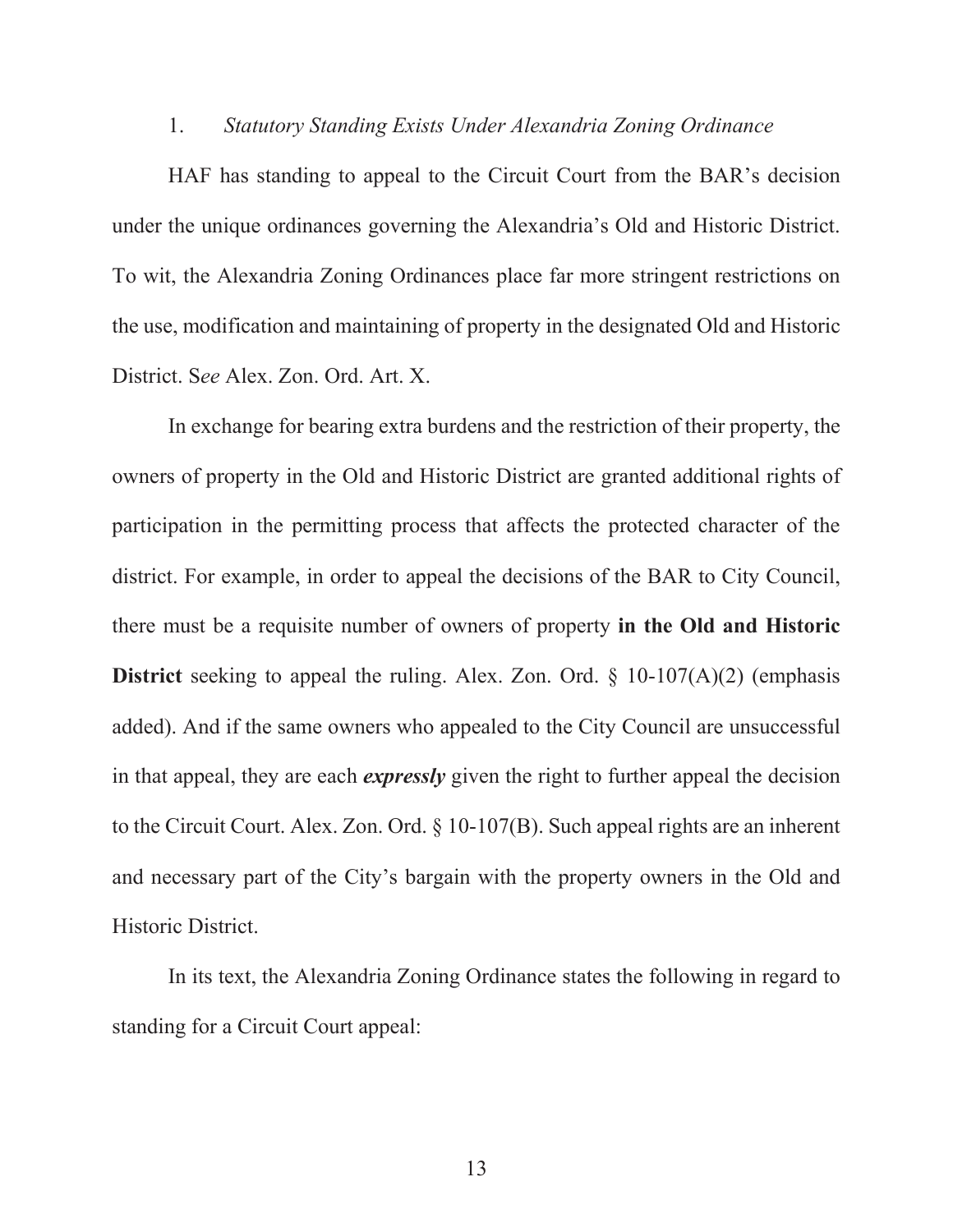Any applicant *or any of the petitioners* aforesaid aggrieved by a final decision of the city council *shall have the right to appeal* such decision to the circuit court for a review; provided, such appeal is filed within a period of 30 days after the rendering of the final decision by the city council.

Alex. Zon. Ord. § 10-107(B) (emphasis added). This grant of right is enabled by Alexandria City Charter § 9.09(j), which states that "the city council shall determine, by ordinance, the parties entitled to appeal decisions of the city council."

In other words, HAF possesses *by-right* standing granted by the Alexandra Zoning Ordinance to bring its appeal to the Circuit Court. This concept is recognized by the Virginia Supreme Court as "statutory standing." *See Small v. Fannie Mae*, 286 Va. 119, 125 (2013) ("Sometimes called 'statutory standing,' this inquiry asks 'whether the plaintiff 'is a member of the class given authority by a statute to bring suit.'"); *Goldman v. Landsidle*, 262 Va. 364, 371 (2001) ("The purpose of requiring standing is to make certain that a party who asserts a particular position has the legal right to do so and that his rights will be affected by the disposition of the case."). Statutory standing "applies only to legislatively-created causes of action" and concerns "whether a statute creating a private right of action authorizes a particular plaintiff to avail herself of that right of action." *CGM, LLC v. BellSouth Telcoms*., *Inc*., 664 F.3d 46, 52 (4th Cir. 2011) (citing Radha A. Pathak, Statutory Standing, and the Tyranny of Labels, 62 Okla. L. Rev. 89, 91 (2009)).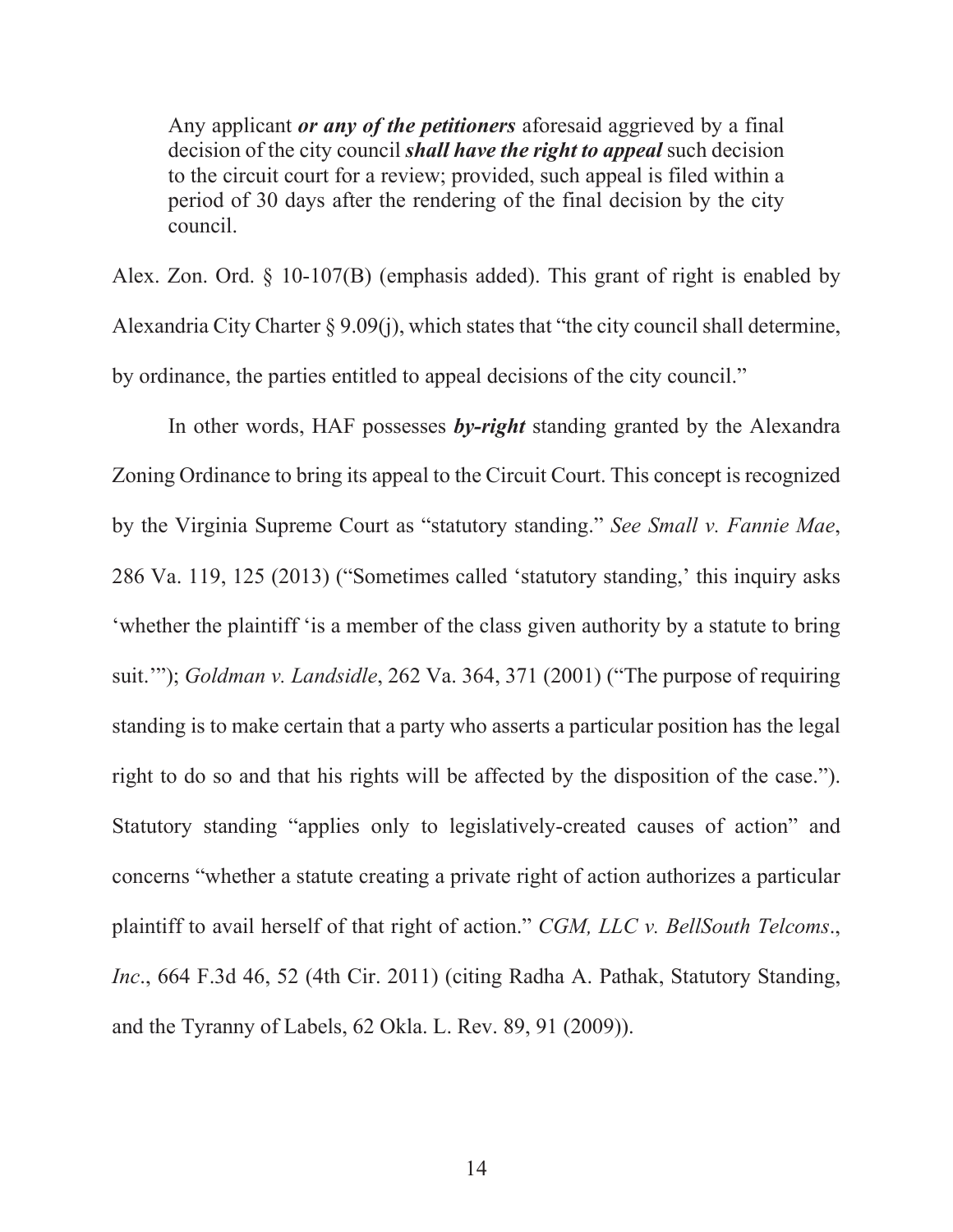Finding statutory standing, as here, is a matter of statutory interpretation: i.e., "whether [the legislative branch] has accorded this injured plaintiff the right to sue to redress his injury." *CGM*, 664 F.3d at 52*.* When a plaintiff files an action based on a statutory right, the inquiry on whether the plaintiff has standing is not based on whether the plaintiff has a "personal stake in the outcome." *Small,* 286 Va. at 126 (quoting *Goldman*, 262 Va. at 371). Rather, the plaintiff must possess the "legal right" to bring the action, which depends on the provisions of the relevant statute. *Small*, 286 Va. at 125-26.<sup>10</sup>

 From the words of the Ordinance, it is plain that the "legislature," i.e. the Alexandria City Council, intended for parties that brought an appeal before the City Council under Alex. Zon. Ord.  $\S$  10-107(A)(2) should have an equivalent redress in case of an ensuing defeat. Under Alex. Zon. Ord. § 10-107(B), all parties "aggrieved" by the decision of the City Council have the right of appeal to Circuit Court. There is no basis to narrow the right by reading in the limitations of *Friends*.

 In the case of *Small v. Fannie Mae*, this Court found that a personal grievance is irrelevant to the issue of statutory standing — the only question to be decided is whether HAF is a member of the class in possession of the "legal right" authorized to bring an appeal. *Small,* 286 Va. at 126. Here, as (i) the owner of property in the

<sup>&</sup>lt;sup>10</sup> When a statute creates a remedy from government action, that remedy is exclusive unless indicated elsewhere in the statute. *Concerned Taxpayers of Brunswick Cty. v. County of Brunswick*, 249 Va. 320, 330 (1995).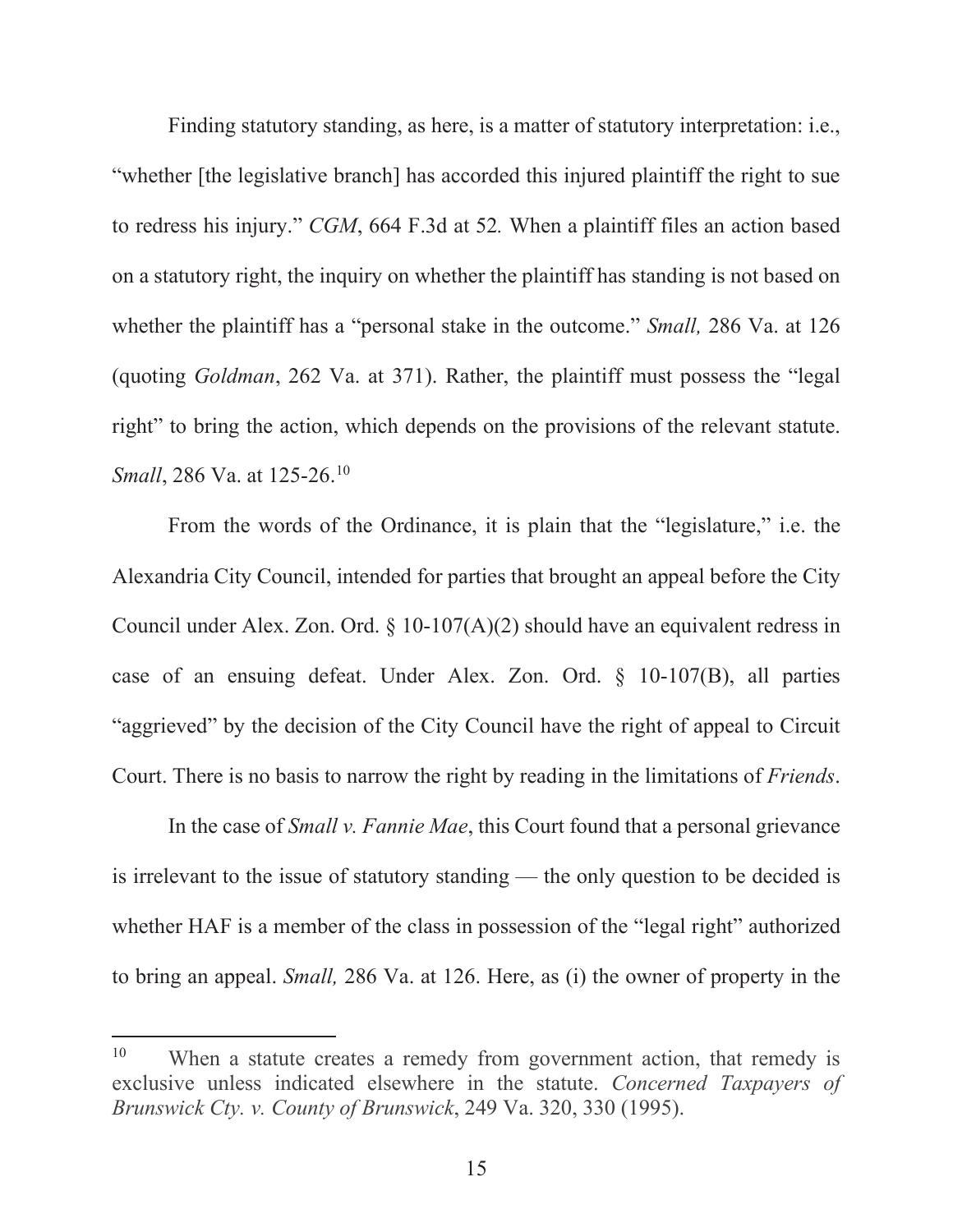Old and Historic District (and holder of multiple historic easements), (ii) the preserver of the Black Property and similar historic properties, and (iii) a petitioner in the appeal to the City Council, HAF is part of the class vested with standing under the Zoning Ordinance and thus holds the "legal right."

Accordingly, Alex. Zon. Ord. § 10-107(B) extends a *right* to appeal for any petitioners — there is no discretion laid out in the statute. Therefore, the Circuit Court should have recognized that express grant of statutory standing, and it is error for it to find otherwise. *See Va. Emp't Com. v. Va. Beach,* 222 Va. 728, 731 (1981).

In sum, HAF had a statutory right to bring the decision before the City Council, and it had an equivalent right to pursue a further appeal to the Circuit Court. There is no meaningful distinction in the grant under Section 10-107 of the Zoning Ordinance, nor does logic compel creating such a distinction.

## 2. *Standing Exists under Friends of the Rappahannock*

 HAF also possesses standing to bring its appeal to the Circuit Court under traditional common law principles recognized by this Court. In ruling that HAF does not have standing, the Circuit Court misapplied the common-law standard from *Friends of the Rappahannock*, in addition to ignoring the statutory grant under the Alexandria Zoning Ordinance.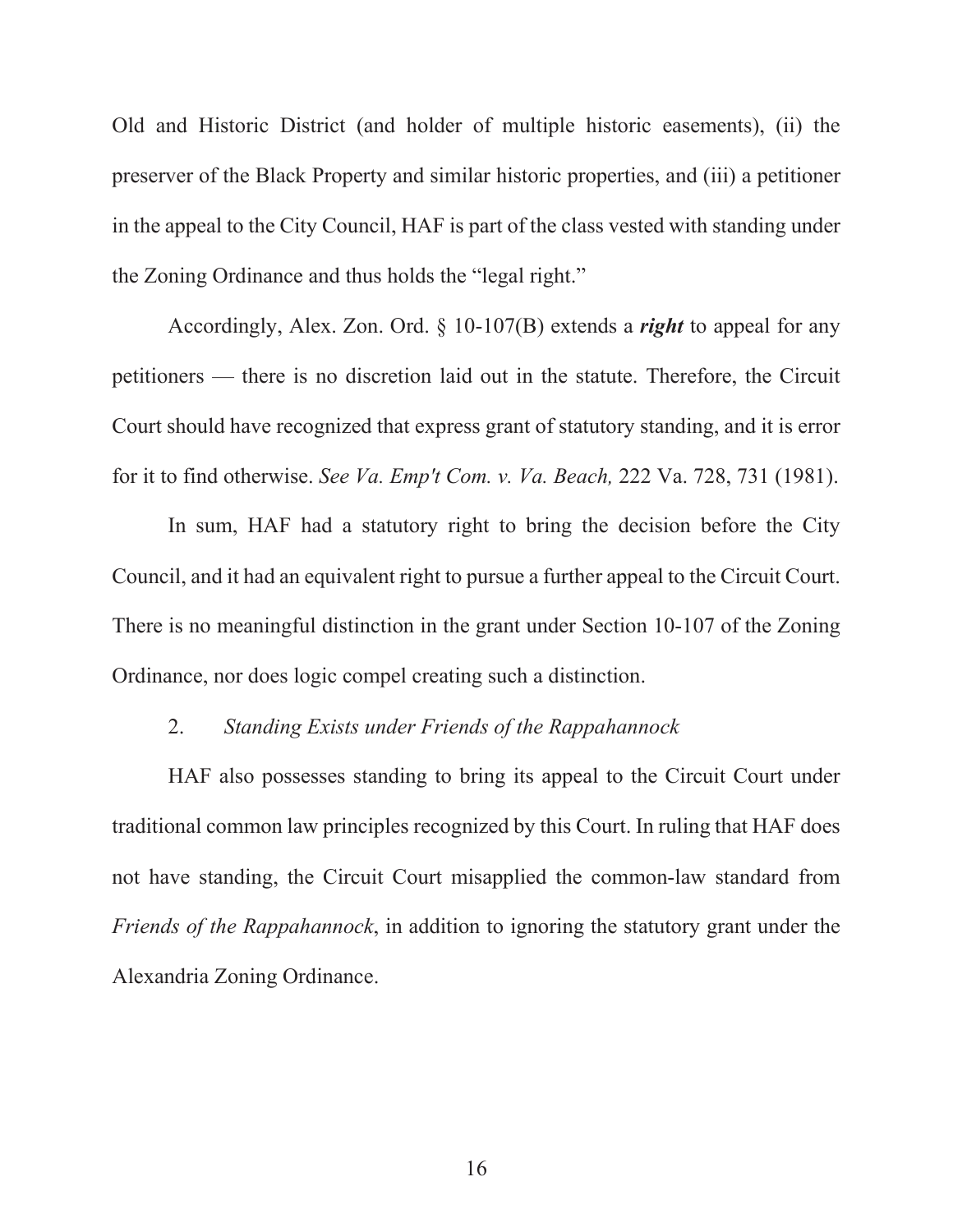*Friends* provides a two part-test providing for "standing in the context of a challenge to a land use decision by a board of zoning appeals." *Id.* at 46, and HAF satisfies that test.

The first part of the *Friends* test is that the "complainant must own … 'real property within or in close proximity to the property that is the subject of 'the land use determination." *Friends,* 286 Va. at 48. In this case that proximity has been established by the Alexandria Zoning Ordinance  $\S$  10-107(A)(2) itself, which provides that only those "owning real estate within the Old and Historic Alexandria District" may appeal a BAR decision. Nothing in *Friends* suggests that the circuit court is entitled to substitute its judgment for "proximity" for that standard established in the Zoning Ordinance. Notwithstanding that fact, HAF alleged and the circuit court accepted that HAF met the proximity requirement for standing. JA 258-59; s*ee Friends*, 286 Va. at 48; *Virginia Beach Beautification Comm'n v. Board of Zoning Appeals*, 231 Va. 415, 420 (1986).

 The second prong of *Friends* is that there must exist "some personal or property right, legal or equitable, or imposition of a burden or obligation upon the petitioner *different from that suffered by the public generally,*" *Friends,* 286 Va. at 48 (emphasis added). On this prong, the Circuit Court found that HAF and the other petitioners did not show they were "aggrieved," because they had not adequately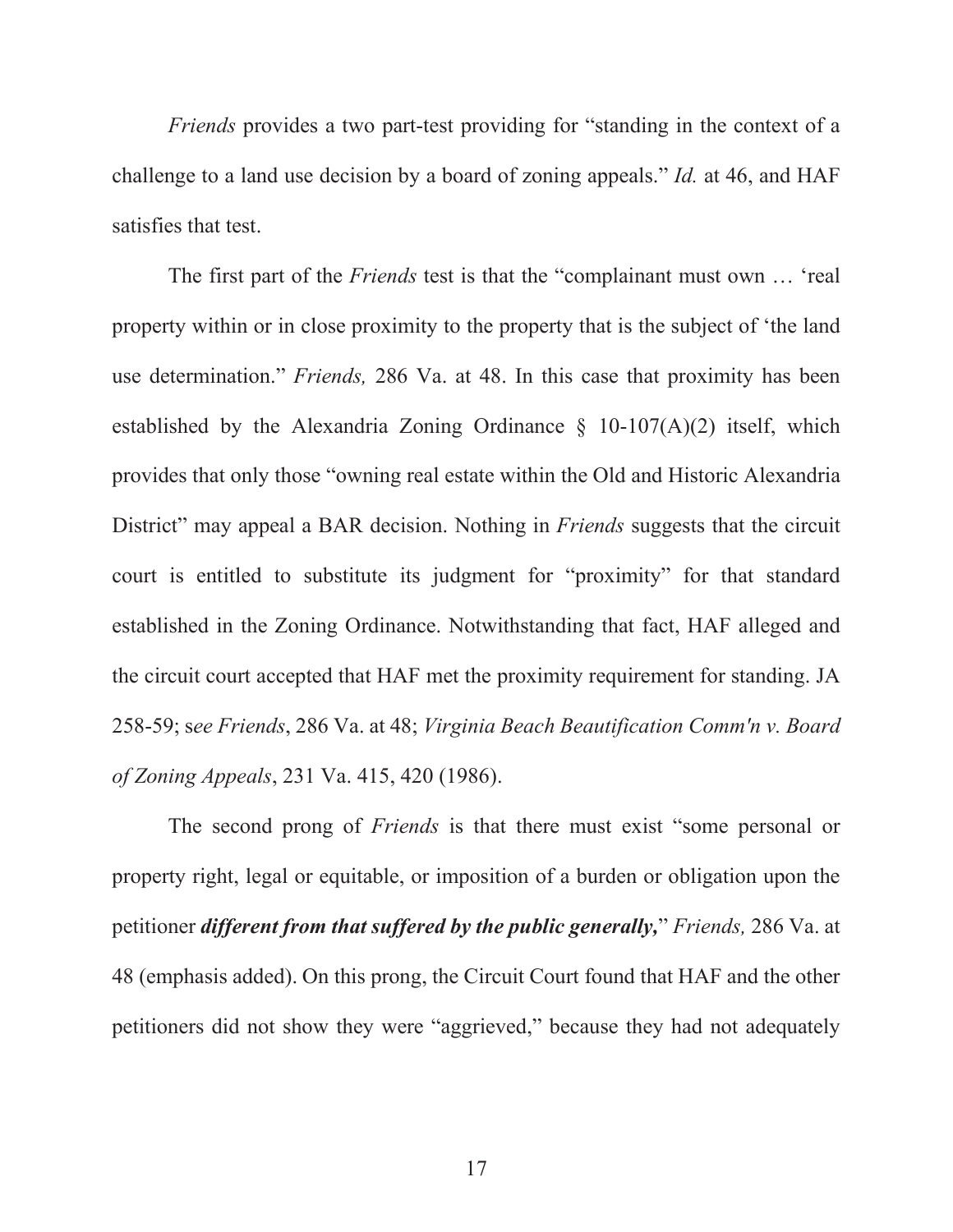alleged "that they suffer a harm that is particularized to them and different than that which would be suffered by the public at large." JA 258. That was error.

Here, the "burden … different from that suffered by the public generally" is established by the Zoning Ordinance itself, which grants unique petition rights to persons subject to the unique burdens imposed on property owners within the Old and Historic District. Property owners in the Old and Historic District are subject to unique burdens not shared by members of the general public or even other residents of Alexandria. They hold their property subject to strict architectural controls. JA. 3; Alex. Zon. Ord., Art. X. They are required to seek and obtain prior approval from the City before they can either demolish existing structures or alter their property with new construction. Alex. Zon. Ord. § 10-103. They must perform required maintenance to prevent demolition by neglect. Alex. Zon. Ord. § 10-110.

In exchange for these extra burdens, owners of property in the Old and Historic District have express rights — not shared by the general public —to appeal to the City Council a BAR decision affecting the historic character of the district and the fair and proper administration of their unique regulatory burdens. *See* Alex. Zon. Ord. § 10-107(A)(2). And as a disappointed petitioner to the City Council, HAF also had the right — not shared by the general public or even by property owners in the district who had not signed the appeal to City Council — to seek judicial review. *See*  Alex. Zon. Ord. § 10-107(B).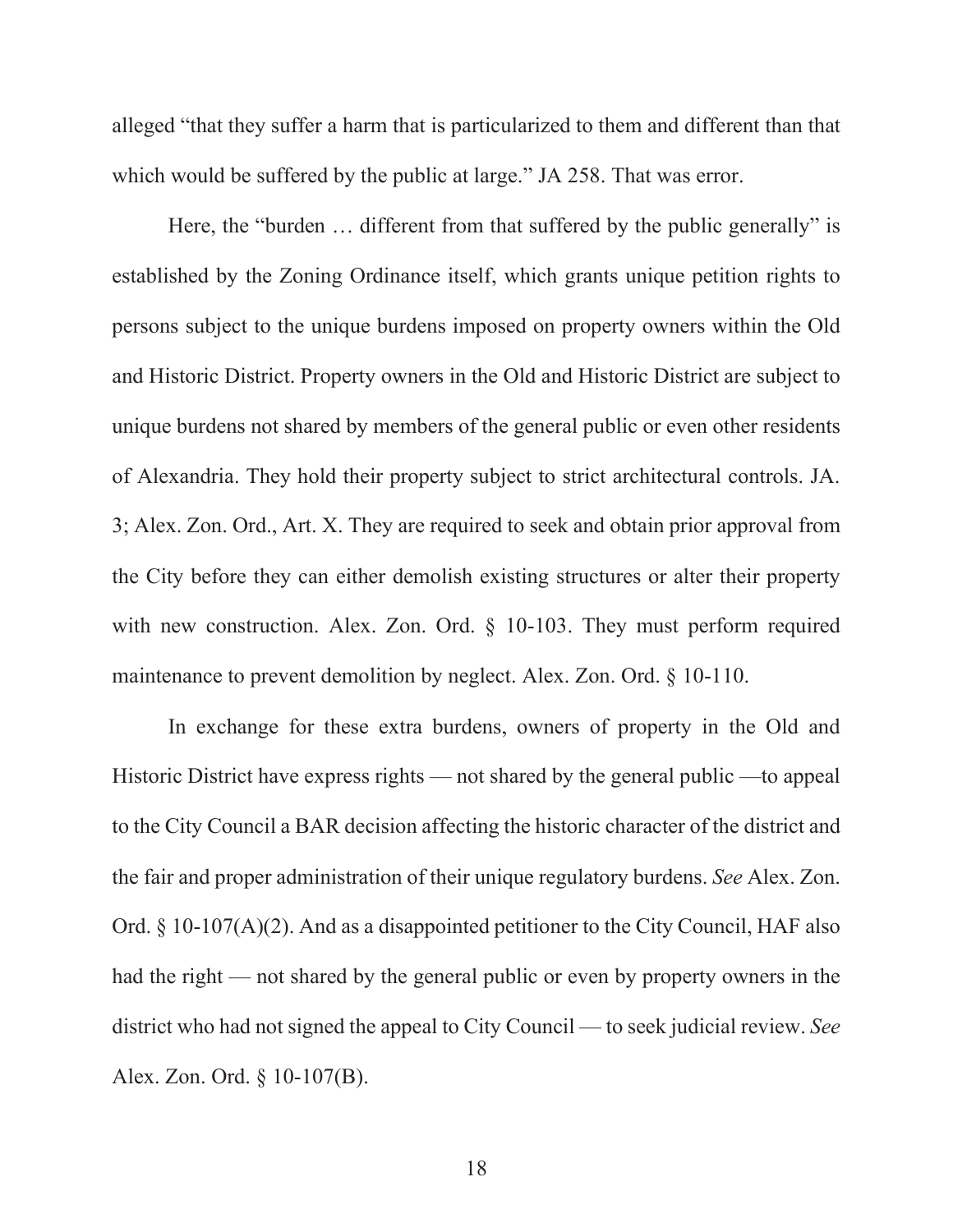In the case of HAF, it has an even greater particularized interest in the subject matter of this suit. Its entire charitable purpose is to "to preserve, protect and restore structures and sites of historic or architectural interest in and associated with the City of Alexandria, Virginia, to preserve antiquities, and generally to foster and promote interest in Alexandria's historic heritage." JA 49. As part of that mission it is both a grantor and co-grantee Open Space Land Act easements and regularly promotes participation in the Open Space easement program. HAF therefor has a heightened interest in ensuring that the provisions of the Act are properly enforced. And HAF has made a direct investment in the preservation of the Black Property by sponsoring authoritative research and recognition of the historic importance of the property through an HABS study and its Early Building Survey plaque program. JA 2, 4-5, 53-54.

In sum, the complaint alleged a "particularized harm to 'some personal or property right, legal or equitable, or in the imposition of a burden or obligation upon the petitioner different than that suffered by the public generally." *Friends*, 286 Va. at 48 (quoting *Virginia Beach Beautification Comm'n*, 231 Va. at 420). HAF owns property in the Old and Historic District and is governed by its strictures. JA. 3-4. Moreover, like Justice Black, and unlike the public generally, the HAF is both a grantor (and holder) of Open Space Land Act easements and, therefore, has an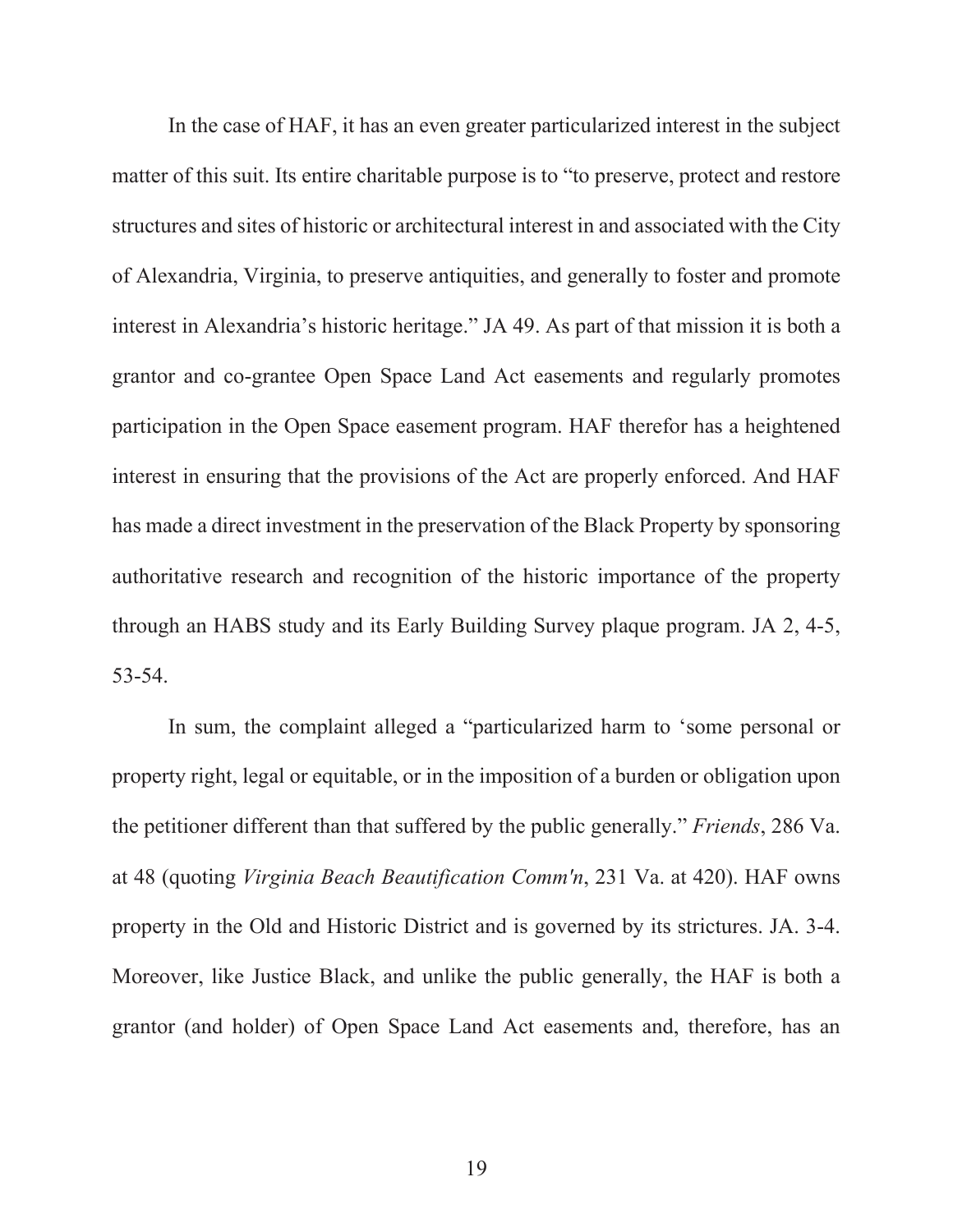interest in ensuring that the provisions of the act are properly enforced under §1704(a), so that the integrity of the historic district is preserved. JA 49.

# **II. The Circuit Court Erred in Holding the City Council Could Ignore the Open Space Land Act (Assignment of Error No. 2)**

The trial court granted the Demurrer in part because it erroneously believed that the Open Space Land Act was inapplicable to the City Council's decision to authorize construction on the protected open space. JA. 259. Contrary to the Circuit Court's holding, however, the Open Space Land Act controls over all local ordinances and the City is required to abide by its terms.

# **1. The Open Space Land Act Supersedes Local Ordinance**

As a state law, the Open Space Land Act is supreme over all local ordinances.11 "When a conflict exists between state law and municipal law, state law must prevail." *City Council of Alexandria v. Potomac Greens Assocs. P'ship*, 245 Va. 371, 378 (Va. 1993) (citing *City of Norfolk v. Tiny House*, 222 Va. 414, 421

 $11$  The City of Alexandria's charter admits that it is "subject to all the duties and obligations … as a municipal corporation." City of Alexandria Charter § 1.02. Under Dillon's Rule, municipal corporations only have the powers expressly granted by the state legislature. *City of Va. Beach v. Hay*, 258 Va. 217, 221 (1999) (citing *Commonwealth v. County Board of Arlington County*, 217 Va. 558, 574, 232 S.E.2d 30, 40 (1977)) ("Under Dillon's Rule, municipal governments have only those powers which are expressly granted by the state legislature, those powers fairly or necessarily implied from expressly granted powers, and those powers which are essential and indispensable").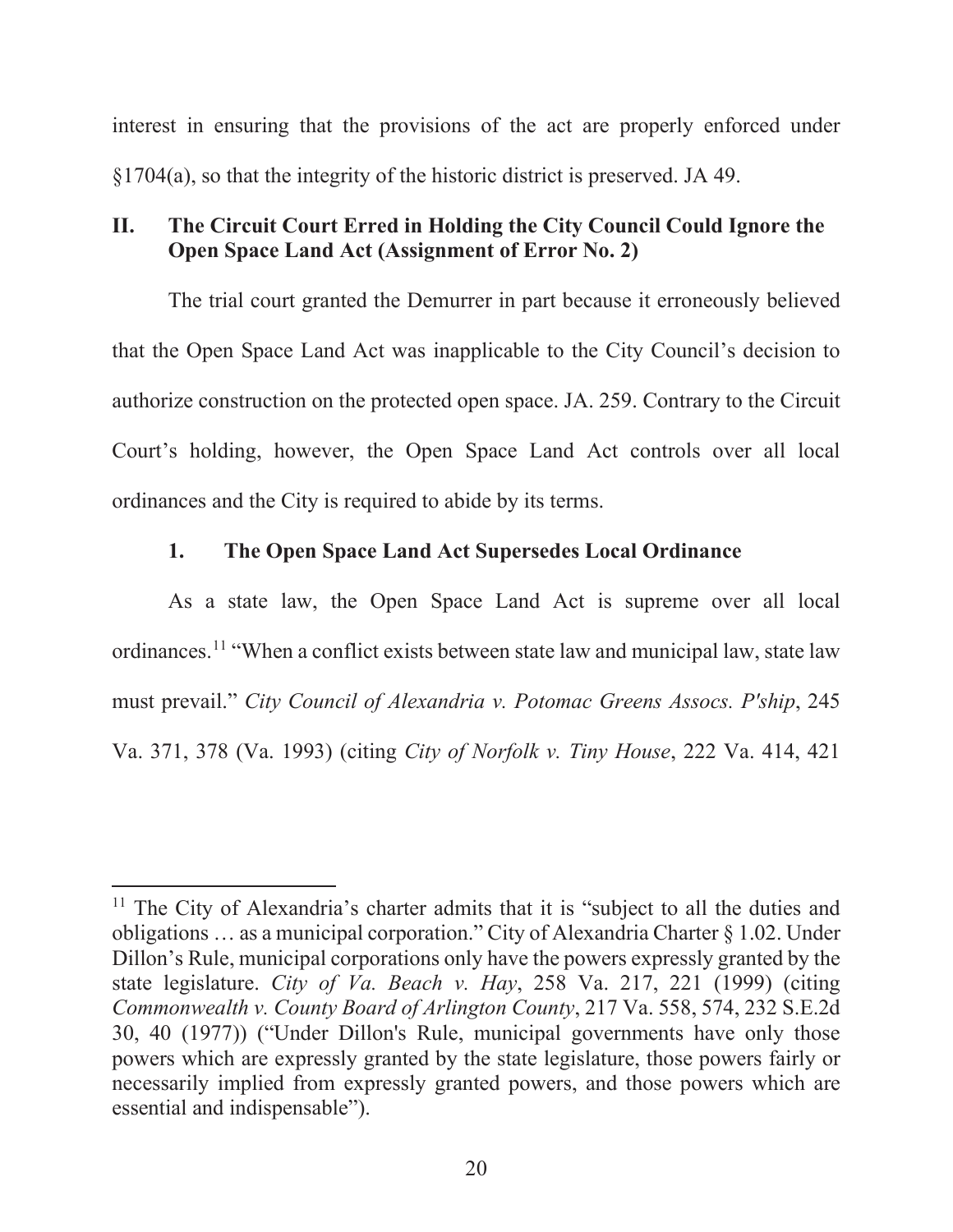(1981). The Virginia Supremacy Clause is codified in Virginia Code Section § 1- 248 and explicitly states that:

The Constitution and laws of the United States and *of the Commonwealth* shall be supreme**.** *Any ordinance*, resolution, bylaw, rule, regulation, **or** *order of any governing body* or any corporation, board, or number of persons shall not be inconsistent with the Constitution and laws of the United States or of the Commonwealth.

It stands for the common-sense notion that the Virginia Code is controlling vis-à-vis any actions taken by any other governing body in the state. *See Blanton v. Amelia County*, 261 Va. 55 (2001) ("It is, of course, fundamental that local ordinances must conform to and not be in conflict with the public policy of the state as embodied in its statutes."). The Open Space Land Act is such a Virginia law that takes precedence over any Alexandria City Ordinance. Indeed, Alexandria's own ordinances state that any provision or law imposing a higher standard than the ordinance governs over it. Alex. Zon. Ord. § 1-200(F) ("Whenever any provision of any state or federal statute or other city ordinance or regulation imposes a greater requirement or a higher standard than is required by this ordinance, the provision of such state or federal statute or other city ordinance or regulation shall govern.").

The Open Space Land Act also has its own special legislative override, expressly providing that "*Insofar as the provisions of this act are inconsistent with the provisions of any other law, the provisions of this act shall be controlling.*" 1966 Va. Acts Ch. 461, § 8 (emphasis added); Va. Code § 10.1-1705. The General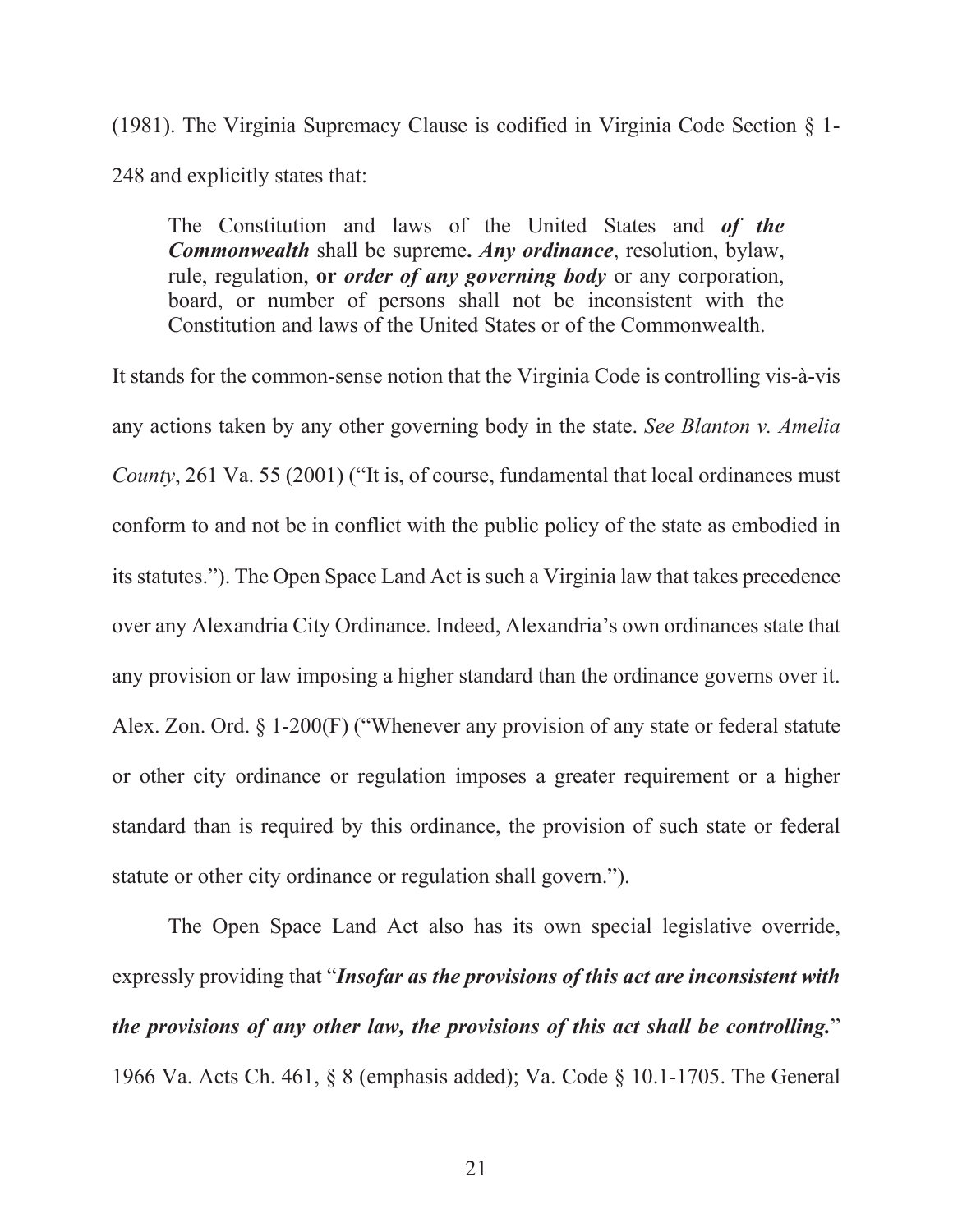Assembly included this provision to ensure the durability and permanence of the protections afforded by the Open Space Land Act.

In failing to apply the provisions of the Open Space Land Act, the City Council made a decision that was contrary to law. In finding the Council's decision as "fairly debatable," the Circuit Court compounded that error, because there is no presumption of regularity when a decision is not based upon correct principles of law. *Nat'l Mem'l Park, Inc. v. Bd. of Zoning Appeals of Fairfax Cty.*, 232 Va. 89, 92, 348 S.E.2d 248, 250 (1986); *see also Newberry Station Homeowners Ass'n, Inc. v. Bd. of Sup'rs of Fairfax Cty.,* 285 Va. 604, 621, 740 S.E.2d 548, 557 (2013) ("Nevertheless, when a legislative act is undertaken in violation of an existing ordinance, the board's action [i]s arbitrary and capricious, and not fairly debatable, thereby rendering the [legislative act] void and of no effect.").

# **2. The City of Alexandria Failed to Address the Requisite Elements of the Open Space Land Act**

Here, the Black Property is subject to an Open Space Land Act easement, and any property holding such an easement is governed by Virginia state law. JA. 2-3, 5, 17-21. Therefore, any modifications of the property must fulfill the requirements of the Open Space Land Act, first and foremost. To wit, that Statute provides:

**No open-space land**, the title to or interest or right in which has been acquired under this chapter and which has been designated as openspace land under the authority of this chapter, **shall be converted or diverted from open-space land use unless** (i) **the conversion or diversion is determined by the public body** to be (a) essential to the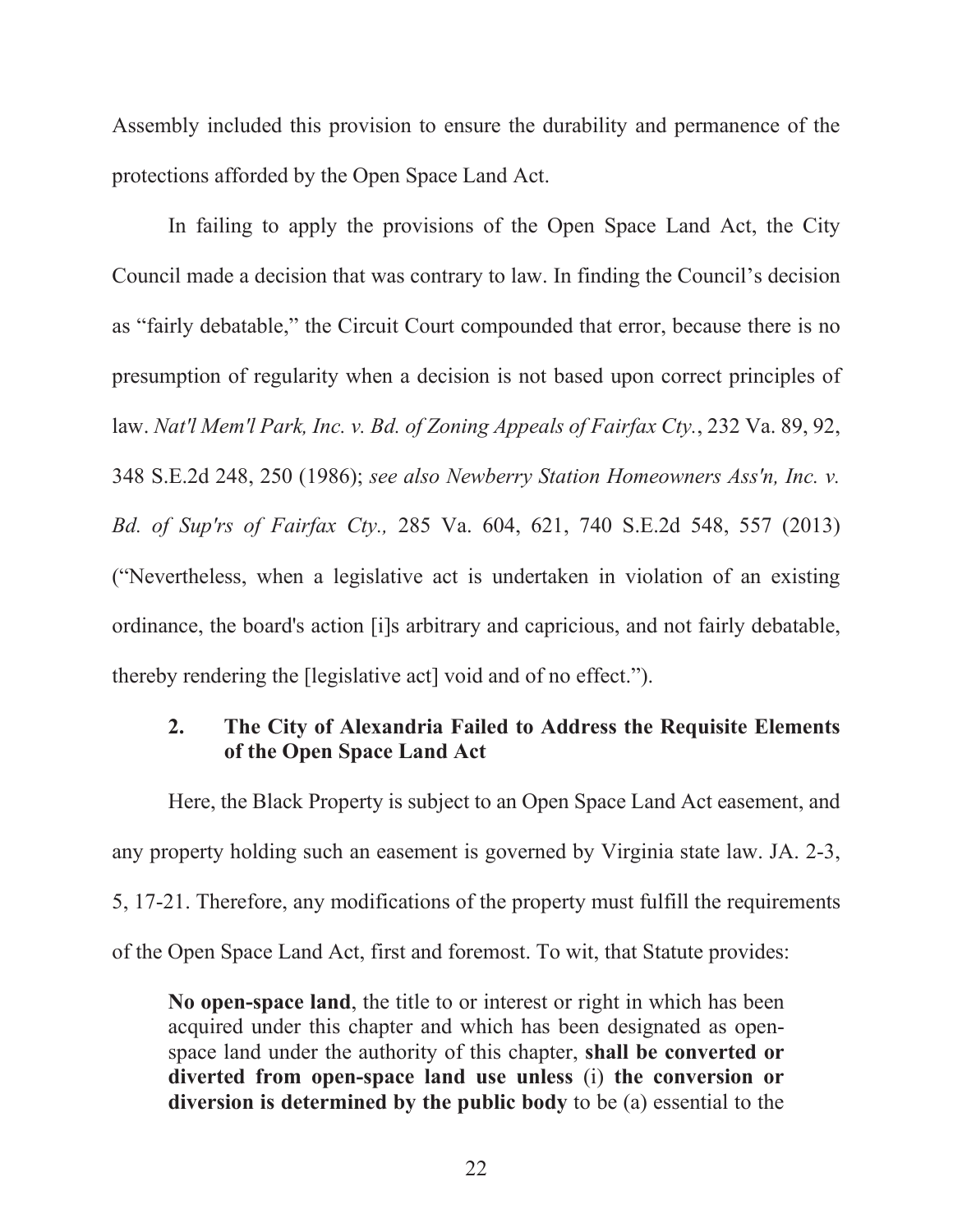orderly development and growth of the locality and (b) in accordance with the official comprehensive plan for the locality in effect at the time of conversion or diversion and (ii) there is substituted other real property which is (a) of at least equal fair market value, (b) of greater value as permanent open-space land than the land converted or diverted and (c) of as nearly as feasible equivalent usefulness and location for use as permanent open-space land as is the land converted or diverted. The public body shall assure that the property substituted will be subject to the provisions of this chapter.

Va. Code Ann. § 10.1-1704 (emphasis added).

Thus, under the plain terms of the Open Space Land Act, the Black Property can only be "diverted" from open space status if the "public body" makes the following findings:

1. The conversion is essential to "orderly development" of the City;

2. Is in accordance with the Comprehensive Plan of the City; and

3. There is substitute "other real property" which is sufficiently similar.

*See* Va. Code § 10.1-1704(a).

 It is undisputed that no public body has made the finding required by the statute, and certainly no substitute property has been provided to make up for the perpetual open space that will be built over by Vowell's plans.

The Appellees argued, and the trial court held, that the City Council is not the "public body" referred to under the Open Space Land Act, perhaps because the City itself did not hold the easement. JA. 246. That is not what the law states, however; nor is it logical in the context of the findings required. In its text, the Open Space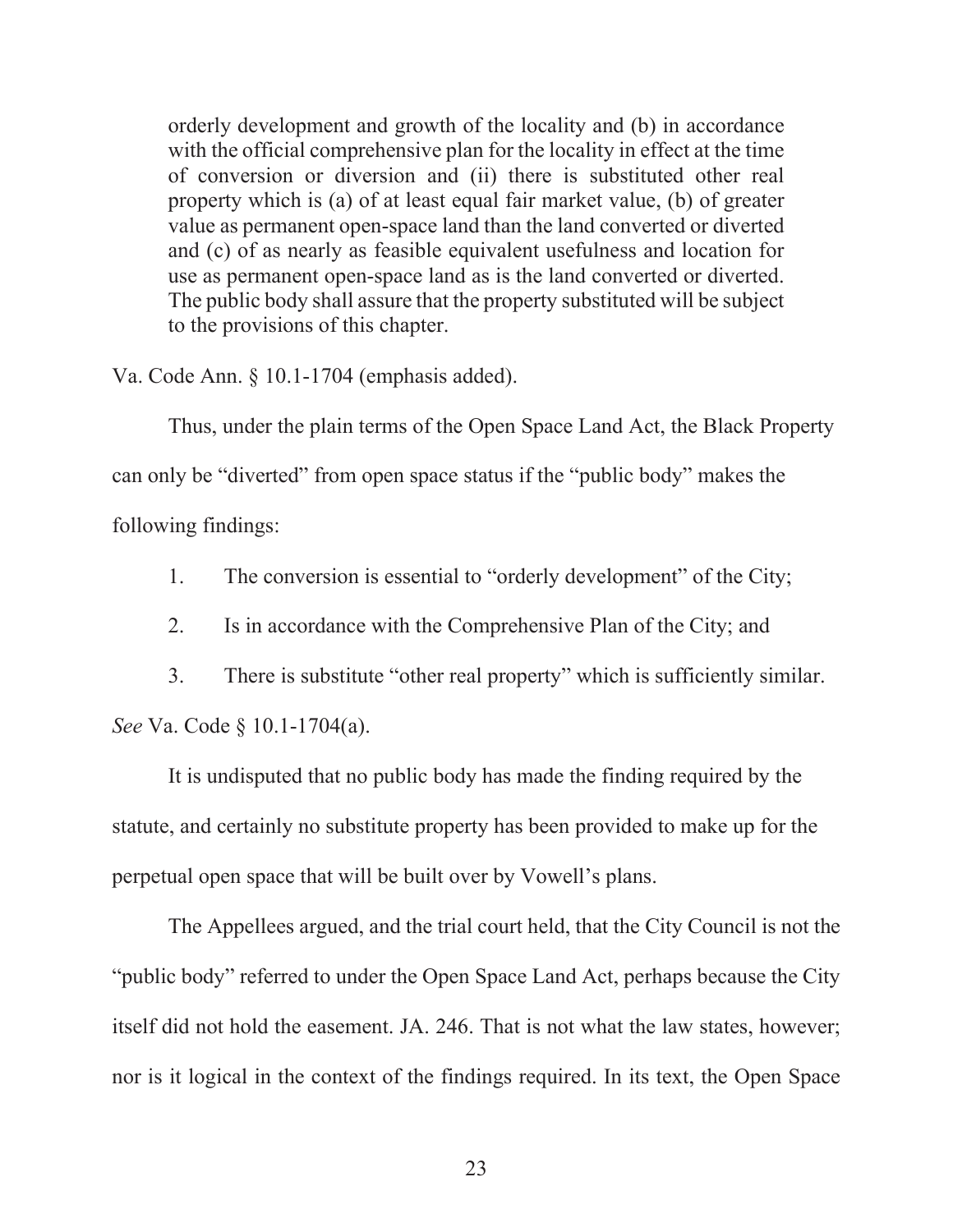Land Act defines "public body" as including all local governments. *See* Va. Code § 10.1-1700 ("Public body means … any county or municipality"). Therefore, under its plain meaning, the City of Alexandria is the "public body" making the necessary determination of the "conversion or diversion of the open space" as referenced in the easement. *See* Va. Code § 10.1-1704(a). Indeed, that is exactly what happened with the Black Property.

Furthermore, the very nature of the findings required by subpart (a) of the Open Space Land Act presume that a local government under Section 25.1 of the Virginia, e.g. a municipal corporation like the City of Alexandria, would be making these determinations, e.g. that conversion is necessary for "orderly development" and is consistent with the Comprehensive Plan and that substitute open space of equivalent value exists and can be provided within the community. *See* Va. Code § 10.1-1704(a). No state agency would be in a position to even consider these issues.

But no matter which "public body" is required to make the determinations required by the Act in this case, no such determinations have been made regarding the Black Property. Nor could they. Indeed, it would be absurd for anyone to suggest that it is essential to the orderly development of Alexandria that the owners of the Black property be allowed to build two new house sized additions to the "mansion" covering 3,174 square feet of land and doubling the footprint of the existing House, along with a 26 x 26 foot "Bicycle Workshop" on the perpetual open-space of this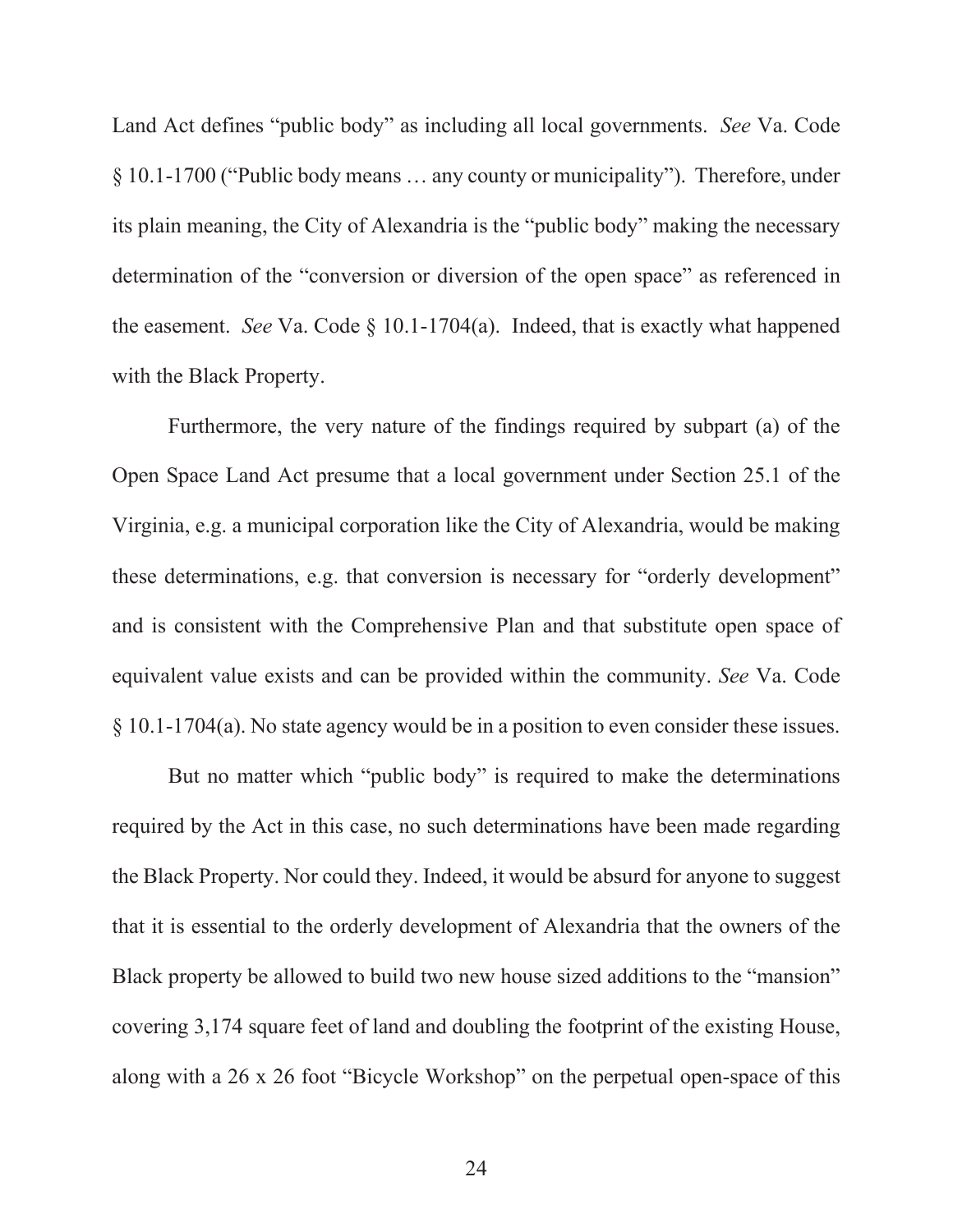landmark property. JA 70-72. Nor has anyone ever suggested that Va. Code Ann. § 10.1-1704(ii) has been complied with and that adequate replacement open-space has been put forth. JA 62.

The City of Alexandria Zoning Ordinance does not override the specific requirements of the Open Space Land Act. In fact, it does just the opposite; the Ordinance must incorporate the higher standards of state law. See Alex. Zon. Ord. § 1-200(F) ("whenever any provision of any state or federal statute … imposes a greater requirement or higher standard than is required by this ordinance, the provision of such state or federal statute … shall govern"). Thus, the City is required to enforce the Open Space Land Act and fulfill its particular requirements; it cannot avoid or derogate that responsibility. By not making — or even considering — the findings required by the Open Space Land Act, the City Council violated its own Ordinance. Alex. Zon. Ord. § 10-105; JA. 11. And by providing building permission without the required findings and actions by any public body, the City Council has violated the Open Space Land Act. Va. Code Ann. § 10.1-1704.

# **3. The City of Alexandria Refused to Acknowledge that the Black Property Is a Certified Landmark and the Legal Consequences of that Designation.**

So intent was the City Staff to approve the construction project on the Black Property, that they turned a blind eye to the Landmark certification for the property, vacillating between denying it is a Landmark, and pronouncing that even it if is, the

25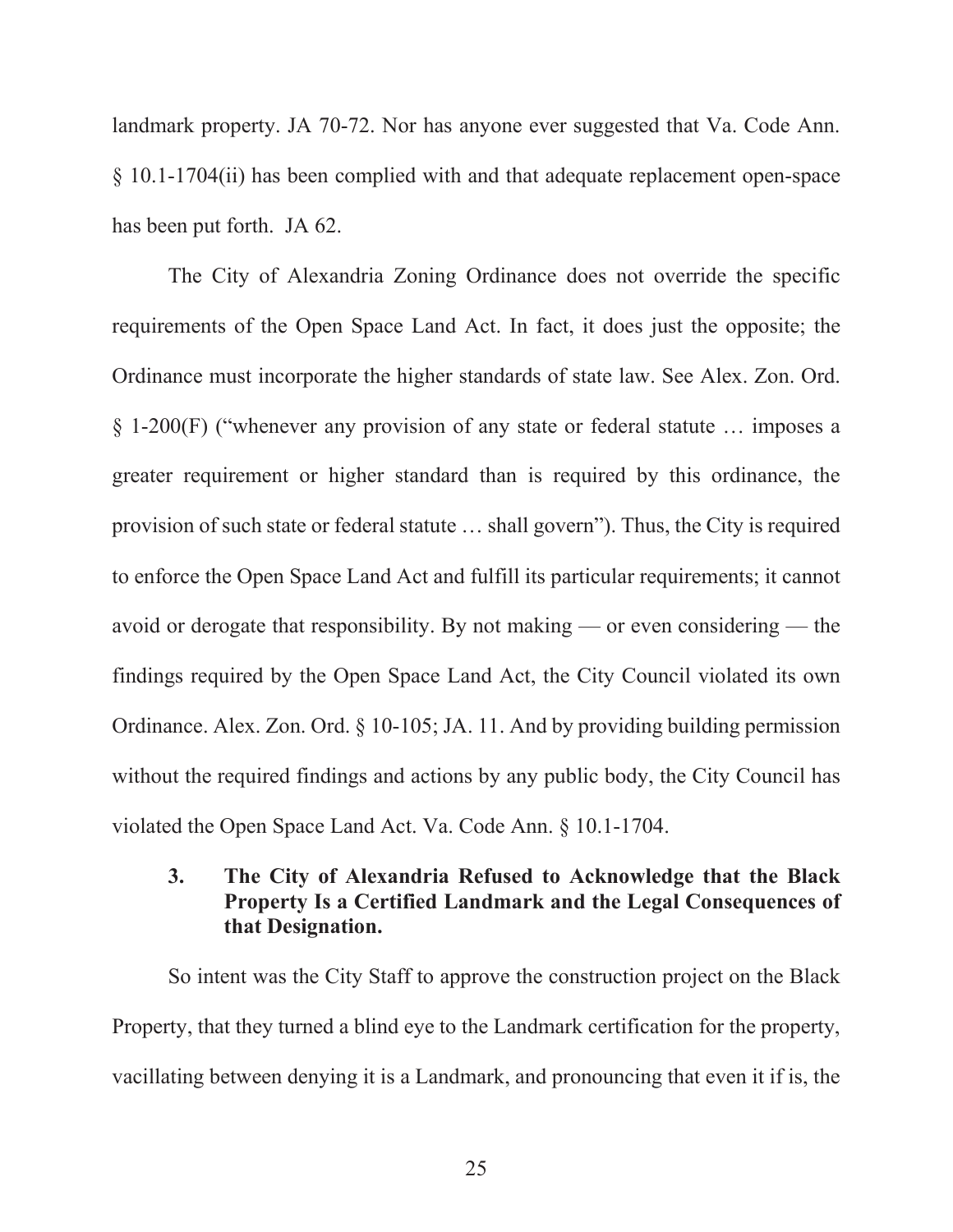designation is only "honorific" with "no regulatory bearing." JA 9, 34, 84-85, 107. But it was only by denying the landmark designation that the staff was able to advise the BAR and City Council that they could safely ignore the need to preserve the property as it was in Hugo Black's day because the "period of historic significance" was the same as the entire Old and Historic District — a period before Justice Black took residence on the property. JA 8, 39, 40-41, 62, 64-66. But the advice provide by the staff to the BAR and City Council was erroneous as a matter of law. The property is unquestionably an historic landmark of *state-wide or national significance*. JA 20; 1966 Va. Acts Ch. 632, § 4 (codified as amended at Va. Code Ann. § 10.1-2204(A)(1)).

The same statute that granted the VHLC (now the Board of Historic Resources), the authority to certify historic landmarks provides in its current form states as follows:

B. For the purposes of this chapter, *designation by the Board of Historic Resources* shall mean an act of official recognition designed (i) to educate the public to the significance of the designated resource and (*ii) to encourage local governments and property owners to take the designated property's historic, architectural, archaeological, and cultural significance into account in their planning*, the local government comprehensive plan, *and their decision making*. Such designation, *itself*, shall not regulate the action of local governments or property owners with regard to the designated property.

Va. Code Ann. § 10.1-2204 (emphasis added). The City Staff, City Council, and

Circuit Court have read the last sentence as if the word "itself" was not included in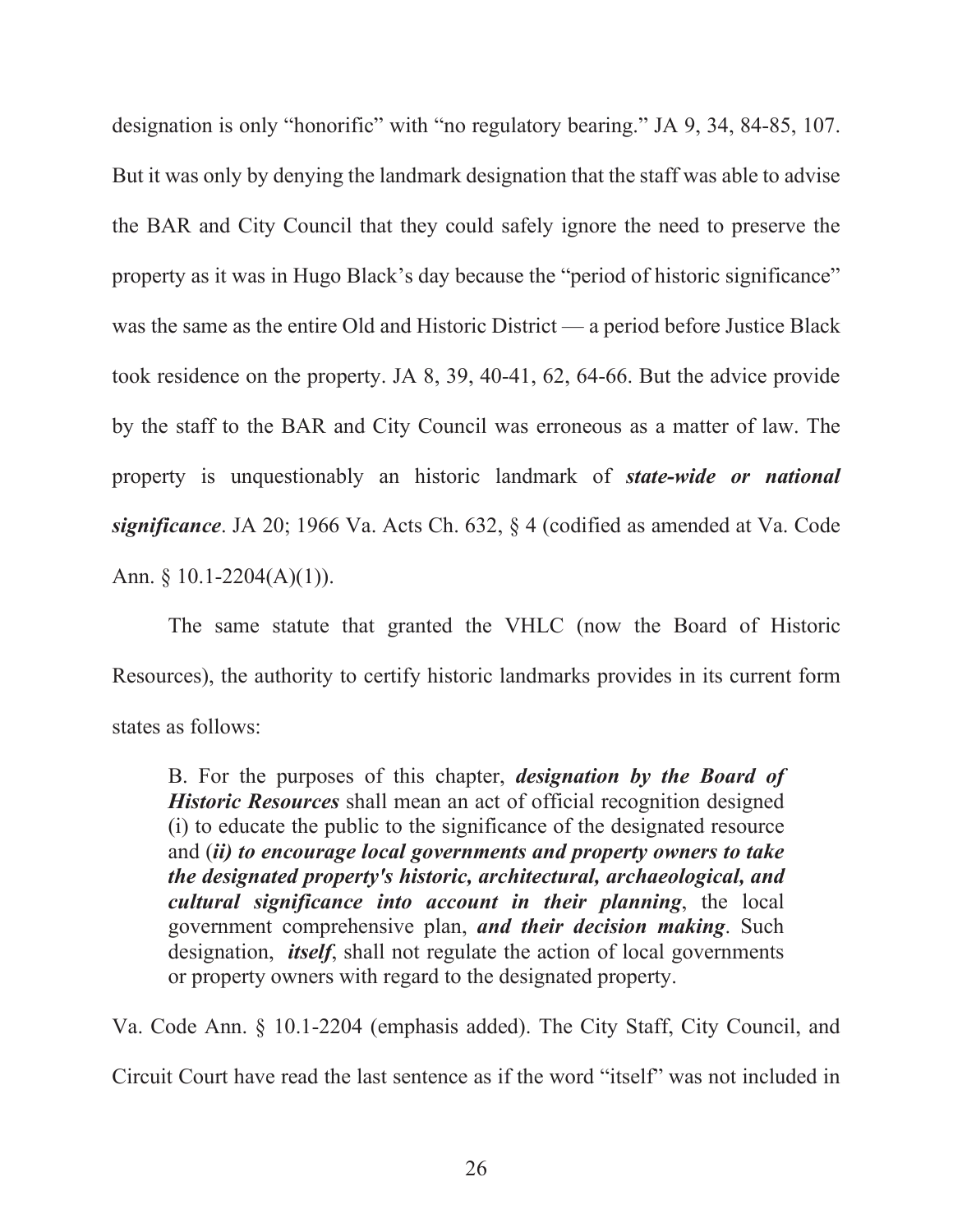the statute so that it entirely negates the rest of that section. Thus, instead of encouraging the City to take the Landmark certification into account in their decision making, the BAR and Council were told to ignore it.

 If, like the notable case of *Virginia Historic Landmarks Commission v. Board of Sup'rs of Louisa County*, 217 Va. 468 (1976), Alexandria did not have a zoning ordinance for the protection of historic property, it might be true that a Landmark certification would have "no regulatory bearing," for the simple reason that there would be no regulations to enforce. But Alexandria has a robust set of historic preservation regulations which are specifically enacted to protect "*familiar landmarks*." Alex. Zon. Ord. § 10-101(A) (emphasis added); *see also id*. § 10- 101(B) ("To protect historical and cultural resources"); *id.* § 101(C) ("conservation and improvement of the city's historic recourses in their setting"); *id.* § 10-101(E) ("To promote local historic preservation efforts through the identification and protection of historic resources throughout the city"); *id.* § 1-102(G) ("To protect against destruction of, or encroachment upon, historic areas and archeological sites.).

Under those regulations, the BAR is "responsible for making effective the provisions of Article X." Alex. Zon. Ord. § 10-104(B)(4). It was required to consider, "The extent to which the building or structure will preserve or protect historic places and areas of historic interest in the city." *Id.* § 10-105(A)(2)(g); *see also id.* § 10-105(A)(2)(a)-(c). It was therefore plain legal error for the staff to advise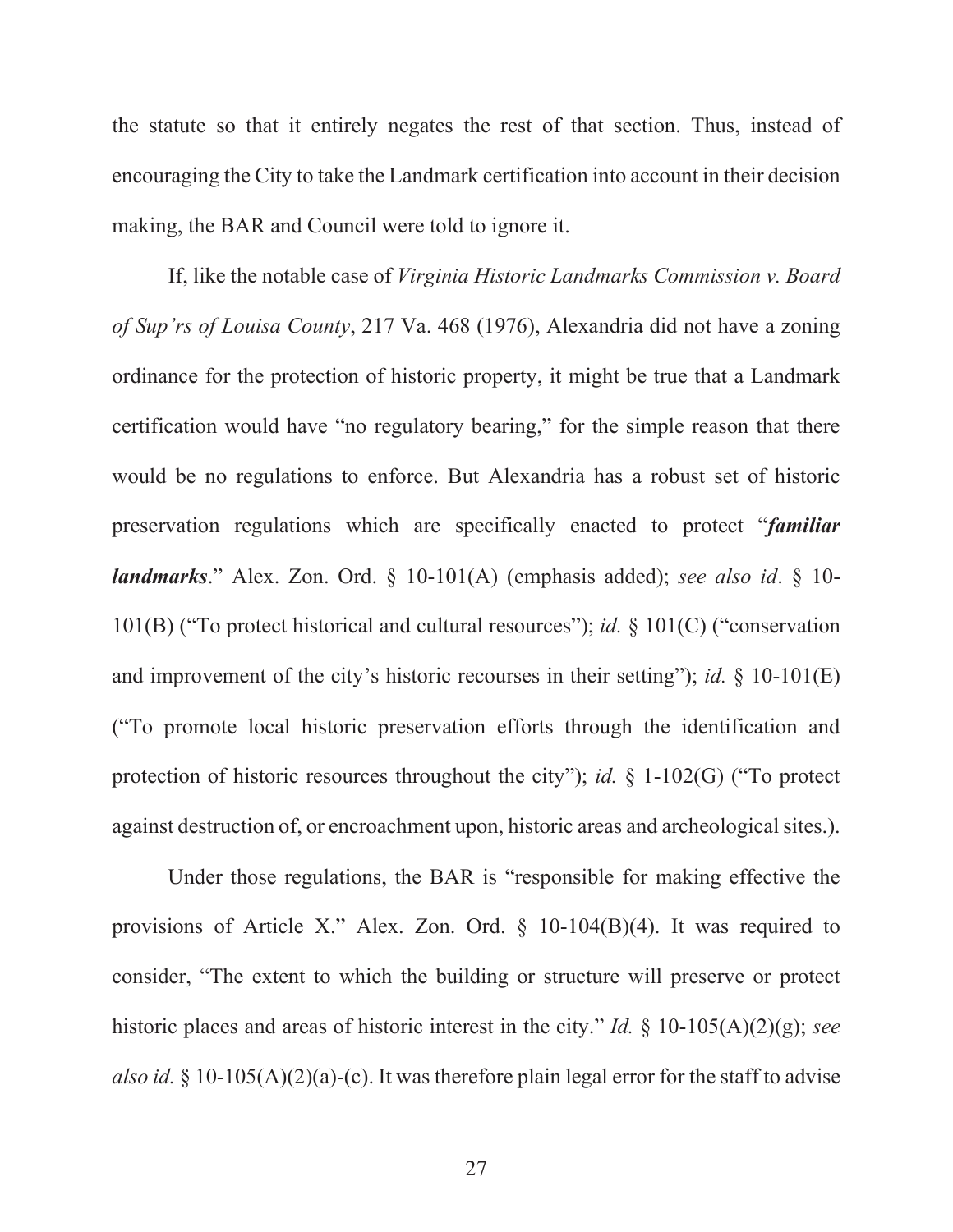the BAR and the City Council that the Landmark certification as only "honorific" with "no regulatory bearing." JA 9, 35, 84-86, 107. And the Circuit Court was equally in error when it endorsed such a limited reading of the statute and City Ordinances. JA 259-60.

# **4. The Circuit Court Allowed Demolition of a Unique Historical Feature of the Black Property Based on Criteria Not Allowed Under the City Ordinance.**

The members of the BAR and City Council have authorized the demolition of the historically significant and distinctive "curve" at the Black Property based on a finding that "the existing curved hyphen was a later feature that was not well considered when it was originally constructed." JA 110. In doing so they employed a consideration for demolition that is not authorized by the Zoning Ordinance. Alex. Zon. Ord.  $\S$  10-105(B). Simply put, the owner of an historic property in the Old  $\&$ Historic District cannot simply let their property deteriorate and be allowed to bypass their obligations to maintain the historic property on the plea that modern construction standards would have built the structure differently. If that were the case, then every property owner in Old Town would be able to avoid the substantial burdens of preserving and maintaining their historic houses. *See* JA 72-74. Because the BAR and City Council employed a consideration that was not authorized by the Zoning Ordinance or any other law, their decision was necessarily arbitrary,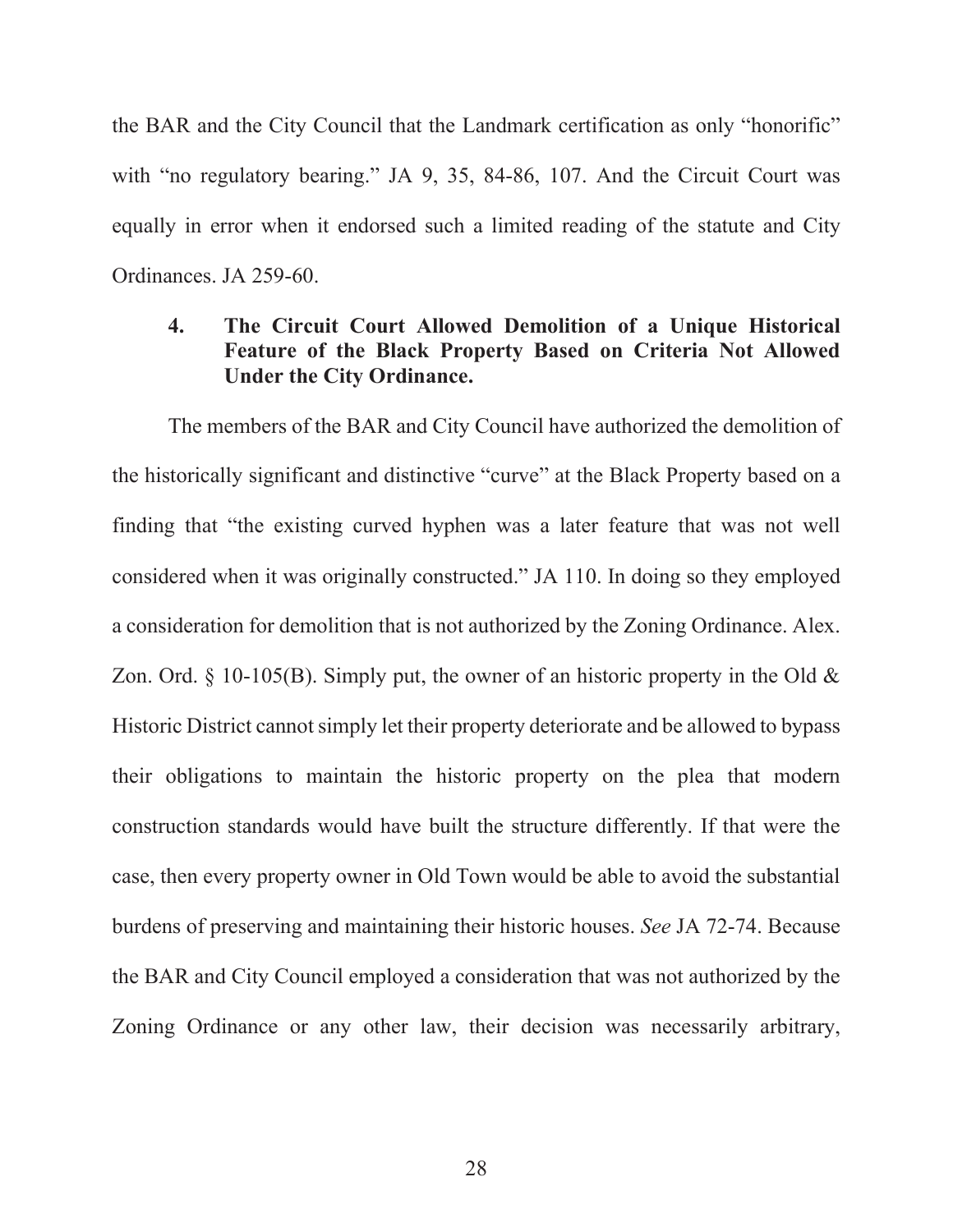capricious and contrary to law, and not entitled to a presumption of correctness as being "fairly debatable." *Nat'l Mem'l Park*, 232 Va. at 92; *Newberry,* 285 Va. at 621.

# **5. The Circuit Court Failed to Address the City Council's Reliance on Non-Public Material in Violation of its Requirement to Conduct a Public Hearing.**

In its Petition to the Circuit Court, HAF complained about the fundamental lack of due process before the City Council which relied on information and documents that were not part of the public record. JA 12-13. The Circuit Court did not address these procedural failings before dismissing the Petition with prejudice. But the consideration of the City Council and reliance on materials that are not made public is a serious violation of the requirement of a public hearing on appeals from the board of architectural review, Alex. Zon. Ord.  $\S$  107(A)(2) (requiring a "public hearing before the city council"), and a deprivation of the process provided in the City ordinance.

## **6. The Circuit Court Abused Its Discretion in Dismissing the Petition Without Leave to Amend.**

One of the defining features of *Friends*, 286 Va. 38 (2013), is the pointed observation by this court that the complainants "were given leave to amend but decided against amendment." *Id.* at 50. Here, the court granted the demurrers with prejudice and without leave to amend over HAF's objection. J.A. 261, 274, 277. That was an abuse of discretion. Va. Sup. Ct. R. 1:8; *Mortarino v. Consultant Eng'g Servs., Inc.*, 251 Va. 289, 296 (1996); *Kole*, 247 Va. at 57.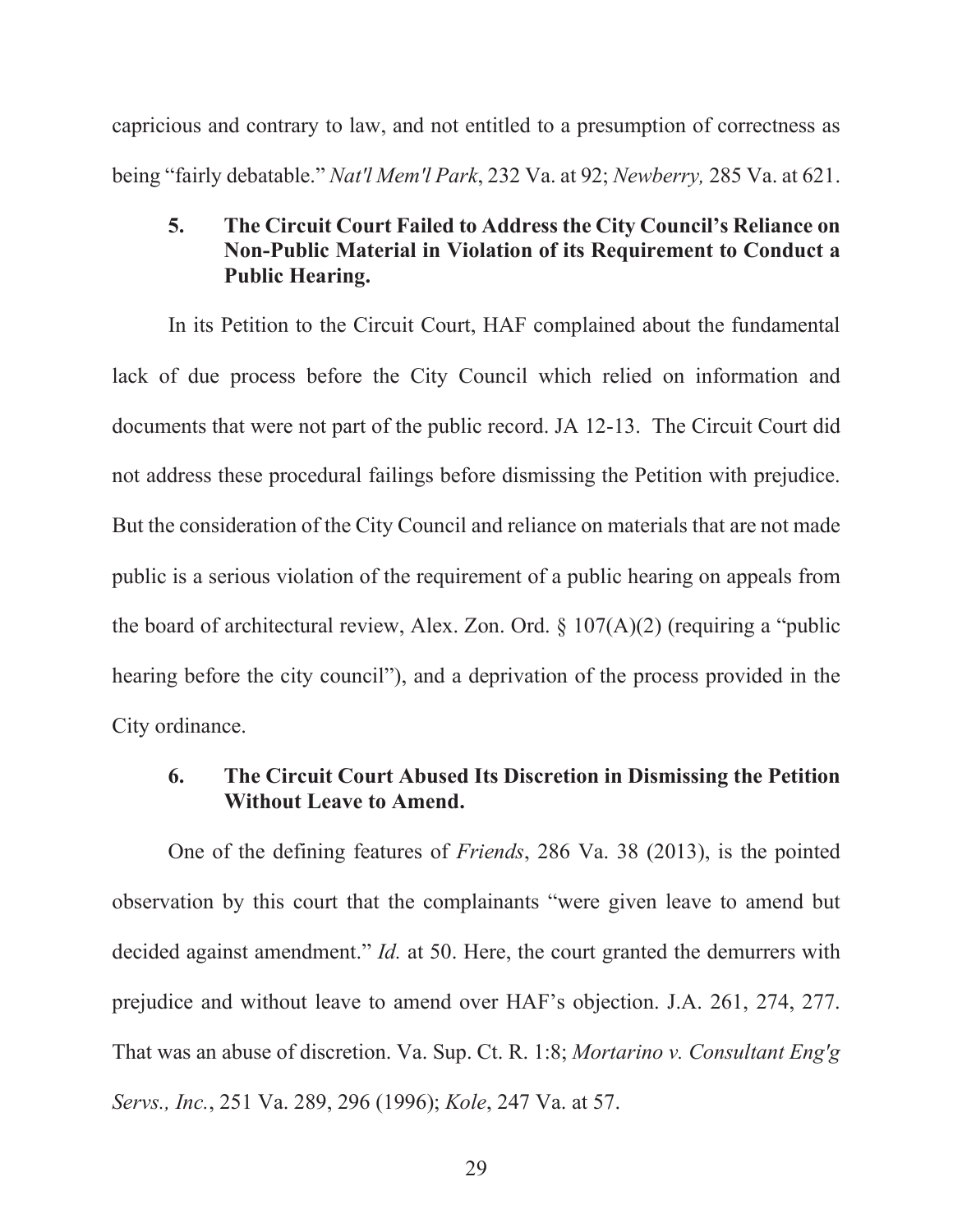#### **CONCLUSION**

 Based on the applicability of the Open Space Land Act and other law cited herein, the Circuit Court's decision to dismiss the Complaint with prejudice was in error. HAF possessed both standing to bring the appeal to the Circuit Court and stated a legal position which should have been resolved in its favor as a matter of law. For all these reasons, the court should reverse the Circuit Court's decision in this matter and remand the case for further proceedings.

Dated: November 16, 2020

 $\sqrt{2}$ 

J. Chapman Petersen, Esq., VSB # 37225 CHAP PETERSEN & ASSOCIATES, PLC 3970 Chain Bridge Road Fairfax, Virginia 22030 (571) 459-2512 (Telephone) (571) 459-2307 (Facsimile) jcp@petersenfirm.com

*Counsel for Historic Alexandria Foundation*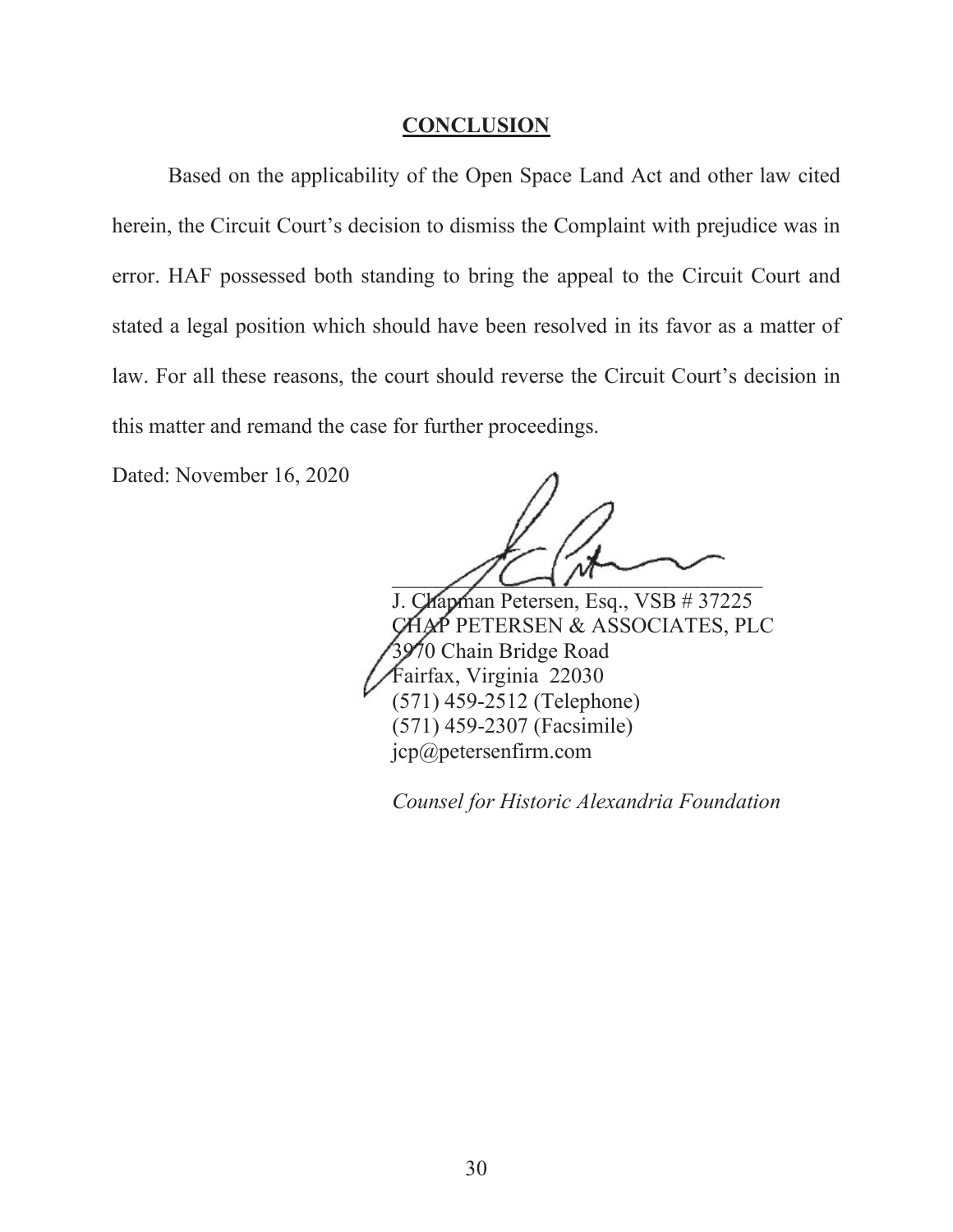#### **CERTIFICATE**

I hereby certify that on this 16th day of November, 2020, pursuant to Rules 5:26 and 5:32(a)(3)(i), electronic copies of the Brief of Appellant and the Appendix have been filed with the Clerk of the Supreme Court of Virginia, via VACES. On this same day, an electronic copy of the Brief of Appellant was served, via email, and electronic copies on CD of the Brief and Appendix were served, via UPS Ground Transportation, upon:

> Joanna C. Anderson (VSB No. 65463) Travis S. MacRae (VSB No. 78771) OFFICE OF THE CITY ATTORNEY 301 King Street, Suite 1300 Alexandria, Virginia 22314 (703) 746-3750 (Telephone) (703) 838-4810 (Facsimile) travis.macrae@alexandriava.gov

*Counsel for Appellee City of Alexandria, City of the City of Alexandria, and Alexandria Board of Architectural Review*